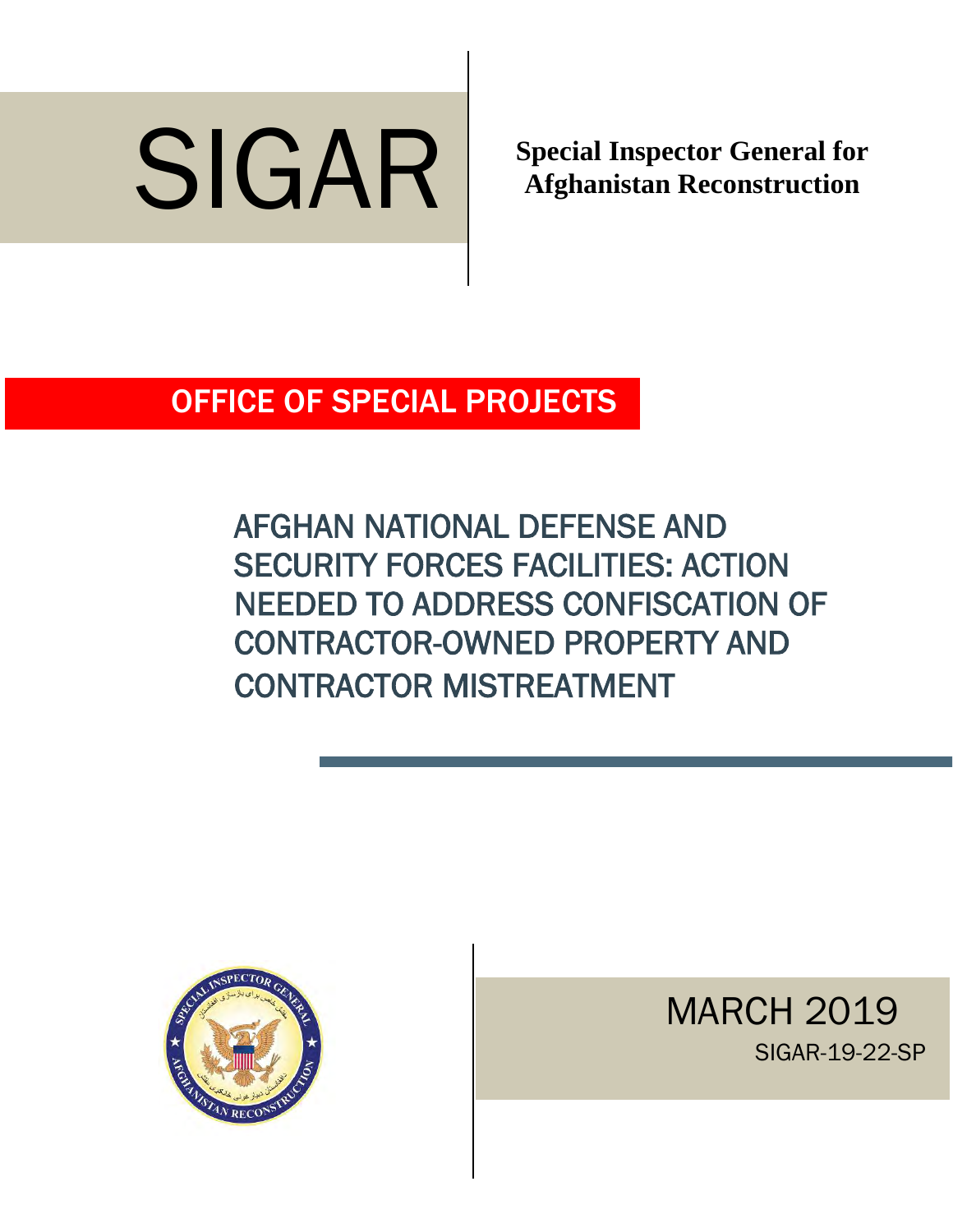

Office of the Special Inspector General for Afghanistan Reconstruction

March 8, 2019

The Honorable [Jim Mattis](https://www.defense.gov/About/Biographies/Biography-View/Article/1055835/james-mattis/) Secretary of Defense

Lieutenant General [Todd T. Semonite](http://www.usace.army.mil/About/Leadership/Bio-Article-View/Article/776561/lieutenant-general-todd-t-semonite/) Commanding General and Chief of Engineers U.S. Army Corps of Engineers

General Austin Scott Miller Commander, U.S. Forces–Afghanistan and Commander, Resolute Support

This report is a follow up to a previously issued SIGAR report entitled *Allegations Related to USACE Operations and Maintenance Contract for Afghan Security Forces' Facilities* (SIGAR 18-12-SP). During the course of that review, we were made aware of concerns by the U.S. Army Corps of Engineers' (USACE) staff overseeing three operations and maintenance (O&M) contracts serving Afghan National Defense Security Forces (ANDSF) facilities in Afghanistan regarding the theft of contractor-owned property and abuses to contract staff. Two contracts ended in 2015 and one O&M contract is currently on-going and set to end in March 2019. This report addresses those concerns. The objectives of this review were to determine the extent to which: (1) contractor-owned property and equipment was confiscated by ANDSF personnel; (2) ANDSF personnel mistreated and threatened contractor personnel at O&M work sites; and (3) USACE and CSTC-A took action to address property confiscation and contractor mistreatment.

Over the course of our review, we found that ANDSF personnel confiscated contractor owned property under all three USACE O&M contracts. Our review of USACE data found that ANDSF personnel had confiscated more than \$780,000 in property and equipment intended to support O&M at ANDSF facilities since the start of the O&M contracts. USACE told us that it has been able to help the contractor reclaim stolen property in the majority of instances in which theft occurred, and USACE has paid over \$325,000 to compensate the contractor of the two completed contracts for confiscated property that it could not recover at six sites. USACE reported that it is in the process of reviewing documentation to support payment to the current O&M contractor for 17 sites in which USACE was unable to reclaim the contractor's property in the amount of \$454,900. According to USACE, ANDSF personnel confiscated this equipment despite approximately \$1,302,800 in excess spare parts and equipment provided to the ANDSF to support its O&M efforts for the two completed contracts.

We also found that the ANDSF mistreated or abused contractor staff, and had reportedly detained staff against their will and threatened or intimidated them into completing work that was outside the scope of the O&M contract requirements. Between August 2011 and November 2013, USACE identified 296 serious incident reports (SIRs) reported across approximately 500 supported ANDSF sites that the O&M contractor filed with USACE. Of this total, 71 regarded abuses, threats, intimidation, and confiscated property. According to USACE officials we spoke with, USACE takes steps to address these SIRs and prevent contractor mistreatment and theft, however, USACE reported that it does not have an official system in place to record actions it has taken to resolve incidents reported by contractor staff.

According to USACE personnel they routinely work with the Combined Security Transition Command-Afghanistan (CSTC-A) to address these issues. CSTC-A has several mechanisms for holding the ANDSF accountable, including engaging on-site advisors for assistance and using financial penalties to ensure that the Afghan government understands the terms and conditions for proper utilization of CSTC-A funds (including purpose, time, and amount) and the possible consequences of improper use of funds. However, CSTC-A has not assessed any financial penalties against the ANDSF for confiscated property or the mistreatment of contractor personnel.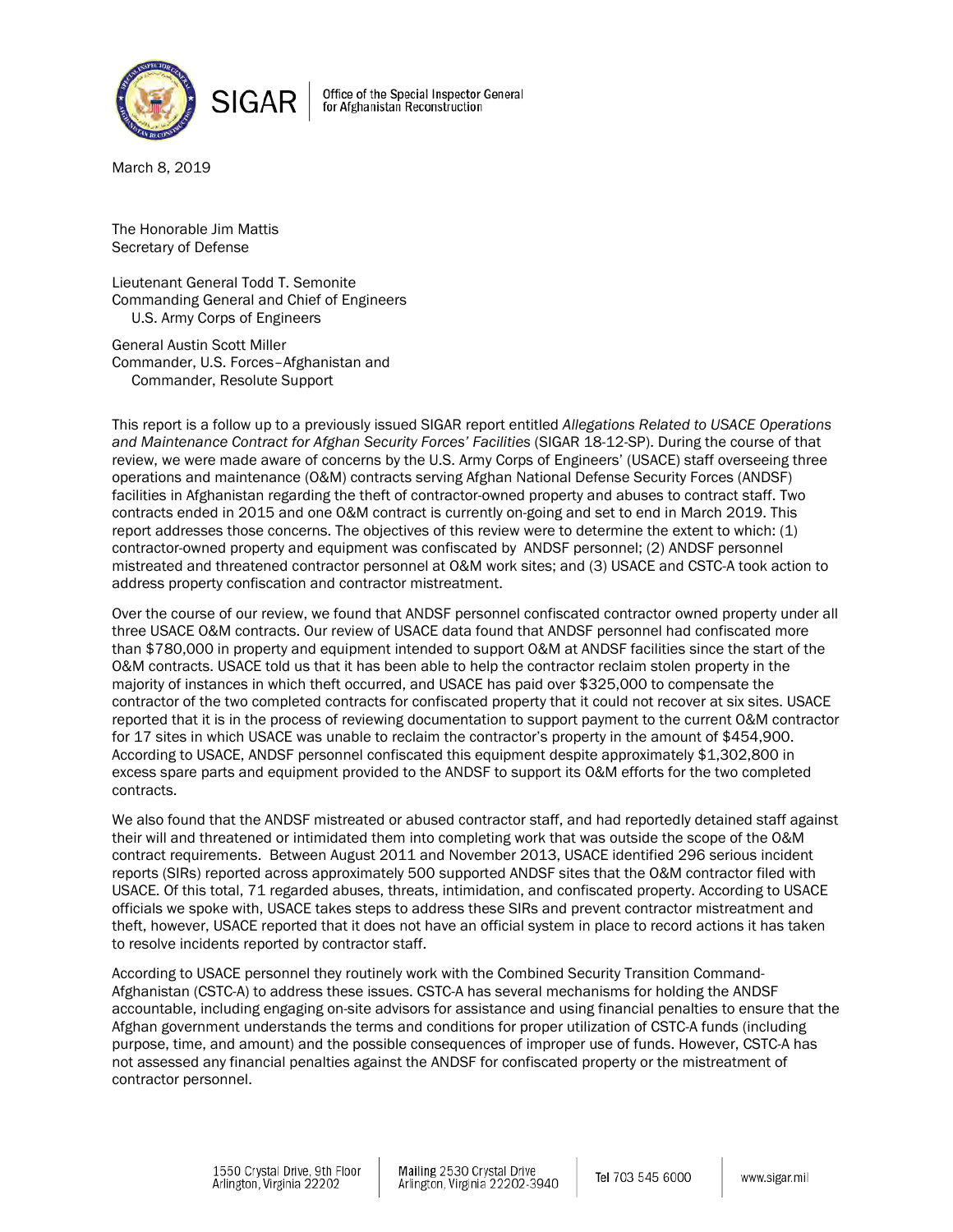

Office of the Special Inspector General for Afghanistan Reconstruction

We are making one recommendation. We recommend that the USACE Commanding General develop a process to track actions taken to resolve SIRs, and coordinate with CSTC-A to ensure that all resolutions to SIRs are captured.

We provided a draft of this report to USACE and CSTC-A on February 13, 2019. USACE provided comments on February 28, 2019. CSTC-A did not provide a formal response to the draft, but provided informal comments which we incorporated as appropriate into the draft. In its comments, USACE stated that it concurred with SIGAR's recommendation for USACE to develop a process to track actions taken to resolve SIRs, and coordinate with CSTC-A to ensure that all resolutions to SIRs are captured. USACE stated that USACE's implementation of SIGAR's recommendation will provide for better tracking of actions taken to resolve contractor submitted SIRs and will provide better support for decision makers regarding how SIRs should be resolved. USACE also provided SIGAR with technical comments which we incorporated into the draft as appropriate. USACE's comments are reproduced in appendix I.

We conducted this review in Washington, D.C., from July 2017 through January 2019 in accordance with the Council of the Inspectors General on Integrity and Efficiency (CIGIE) *Quality Standards for Inspection and Evaluation.* SIGAR performed this work under the authority of Public Law No. 110-181 and the Inspector General Act of 1978, as amended. Should you or your staff have any questions about this project, please contact Mr. Benjamin Piccolo, Director of Special Projects, at (703) 545-2192 or benjamin.j.piccolo.civ@mail.mil.

Sincerely,

John F. Sopko Special Inspector General for Afghanistan Reconstruction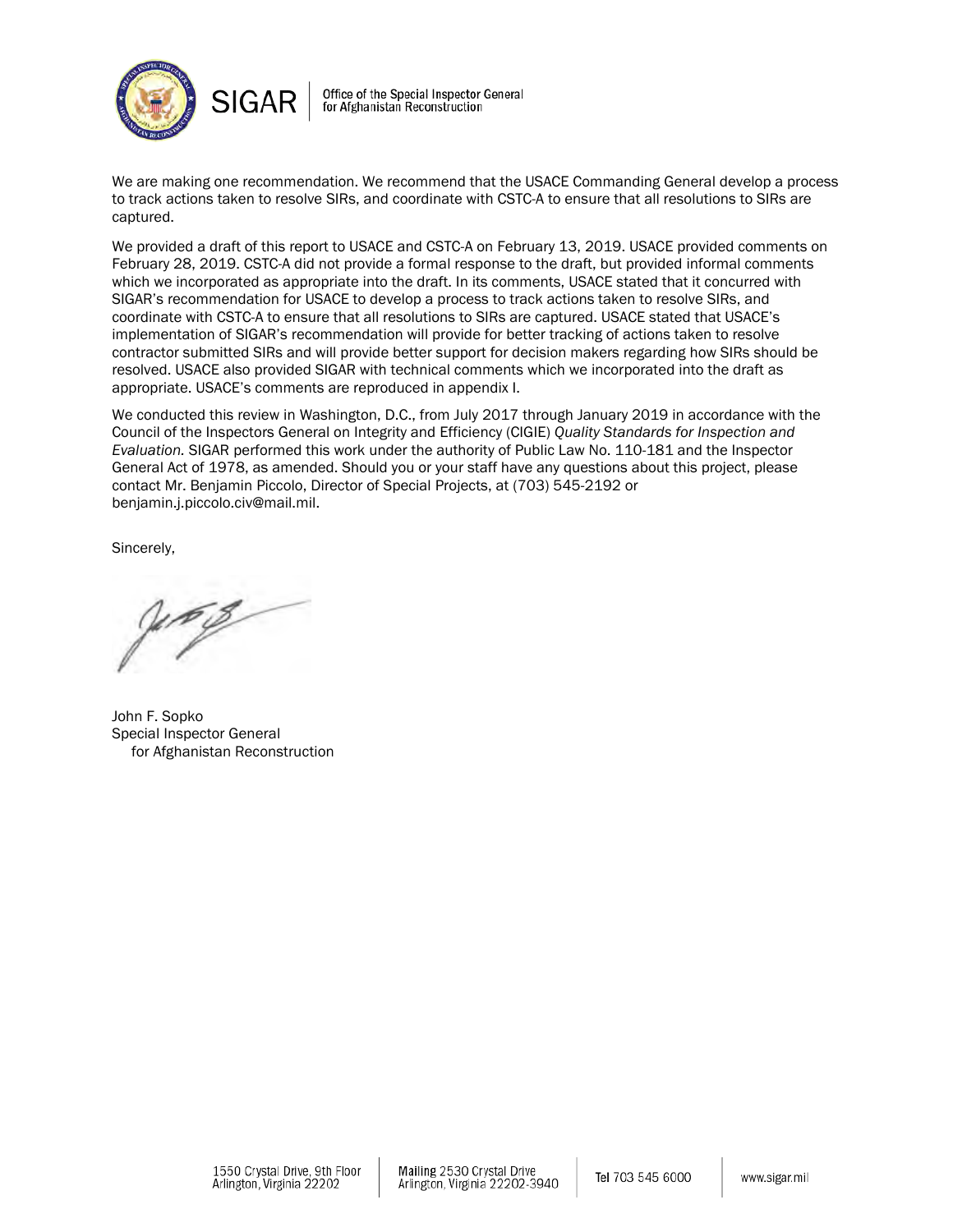## BACKGROUND

A key U.S. government objective in Afghanistan is to build the country's capacity to provide for its own security.<sup>[1](#page-3-0)</sup> To achieve that objective, as of June 30, 2018, the U.S. Congress had appropriated more than \$78.2 billion to support the ANDSF, and the Department of Defense (DOD) had disbursed approximately \$9 billion to construct or rehabilitate ANDSF infrastructure.[2](#page-3-1) The Combined Security Transition Command-Afghanistan (CSTC-A) is the primary liaison between the United States and the ANDSF for military infrastructure. CSTC-A sets the requirements for both constructing ANDSF infrastructure and providing operation and maintenance (O&M) support to ANDSF facilities. CSTC-A also authorizes and provides funds to designated organizations to award, administer, and oversee contracts to support CSTC-A's objectives for ANDSF infrastructure projects. The U.S. Army Corps of Engineers' (USACE) Middle East District is one of four organizations responsible for executing CSTC-A's infrastructure requirements for the ANDSF.[3](#page-3-2)

In July 2010, USACE awarded two firm-fixed-price indefinite delivery/indefinite quantity service contracts to ITT/Exelis Systems Corporation (Exelis)<sup>[4](#page-3-3)</sup> to provide O&M services for ANDSF facilities throughout Afghanistan. The contracts provided an agreed-upon allowable cost for services that is fixed and not subject to any adjustment of the contractor's actual costs. One contract covered ANDSF facilities in designated northern provinces, and the other contract covered ANDSF facilities in the southern part of the country.[5](#page-3-4) The contract covering facilities in Afghanistan's northern and eastern provinces was valued at \$498 million and the contract covering Afghanistan's southern and western provinces was valued at \$350 million. The contracts, covering up to 800 facilities, expired in June 2015. See figure 1 for a map of the locations under the northern and southern contracts.

<span id="page-3-0"></span> $\overline{\phantom{a}}$ <sup>1</sup> The primary components of the ANDSF are the Afghan National Army within the Ministry of Defense (MOD) and the Afghan National Police within the Ministry of Interior (MOI).

<span id="page-3-1"></span><sup>2</sup> Construction of ANDSF facilities is primarily funded through the Afghanistan Security Forces Fund (ASFF). As of December 31, 2018, the U.S. government had obligated and disbursed \$5.9 billion of ASFF for ANA infrastructure projects and<br>disbursed \$3.1 billion for ANP infrastructure projects. See SIGAR, Quarterly Report to Congress, January 30

<span id="page-3-2"></span><sup>&</sup>lt;sup>3</sup> USACE, NATO Support Procurement Agency (NSPA), Logistics Civil Augmentation Program (LOGCAP), and the U.S. Army's Regional Contracting Command (RCC) are the current organizations CSTC-A works with to design and support infrastructure projects. According to CSTC-A, the estimated U.S.-funded annual facilities sustainment costs for all ANA facility and electrical generator requirements will reach \$110.8 million, a roughly \$43 million increase from the \$68 million reported for the last quarter of fiscal year 2018. CTSC-A reported that for fiscal year 2019 annual facilities costs for all ANP facility and electrical generator requirements will be \$78.8 million, a roughly \$7 million increase from the \$71.7 million reported for the last quarter of fiscal year 2018.

<span id="page-3-3"></span><sup>4</sup> USACE awarded the O&M contracts to ITT Systems Corporation. In late 2011, the company changed its name to ITT Exelis Systems Corporation. USACE modified the contracts to reflect this name change.

<span id="page-3-4"></span><sup>5</sup> Prior to July 2010, USACE provided O&M services at ANDSF facilities under six separate contracts. On July 26, 2010, USACE awarded contract number W912ER-10-D-0002 to cover ANDSF facilities located in the capital region and in northern and eastern Afghanistan. Provinces included under the northern contract included Badakhshan Baghlan, Balkh, Bamyan, Faryab, Ghazni, Jowzjan, Kabul, Kapisa, Khost, Kunar, Kunduz, Laghman, Logar, Nangahar, Nuristan, Paktika, Paktiya, Panjshir, Parwan, Samangan, Sar-e Paul, Takhar, and Wardak. USACE awarded contract number W912ER-10-D-0003 on July 27, 2010, to cover facilities in the southern and western parts of the country. Provinces included under the southern contract included Badghis, Daykundi, Farah, Ghor, Helmand, Herat, Kandahar, Nimroz, Uruzgan, and Zabul.

SIGAR-19-22-SP – Confiscation of Contractor Property and Mistreatment under USACE's Operation and Maintenance Contracts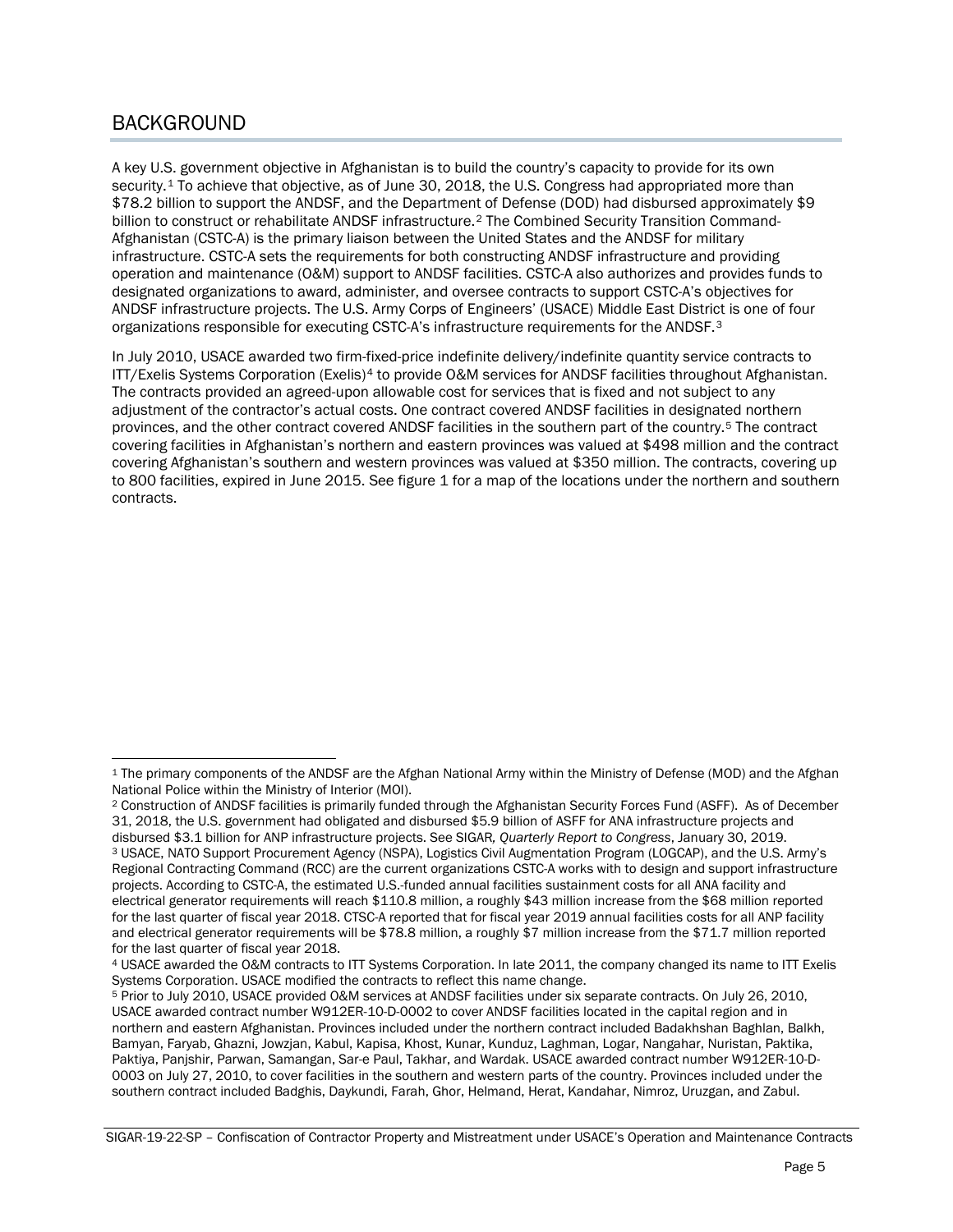

Figure 1 - Location of Exelis' Northern and Southern O&M Operations

In January 2015, USACE awarded a third contract, with a maximum value of \$245 million (national maintenance contract) to IDS International Government Services, LLC (IDS) for the continuing provision of O&M support and training assistance for up to 42 ANDSF critical infrastructure facilities throughout Afghanistan. Over time, the requirements have gradually changed, and, as of May 2018, IDS was providing support for 33 of the 42 critical infrastructure sites, which, according to USACE, is approximately five percent of all ANDSF sites.<sup>[6](#page-4-0)</sup> According to USACE officials, CSCT-A added an additional 11 sites onto the IDS contract to help support the ANDSF in other locations. To meet these requirements, USACE awarded a new contract worth \$21.3 million to IDS in May 2018 to extend the date of service for O&M support to November 11, 2018.<sup>[7](#page-4-1)</sup> USACE awarded an additional \$11.5 million sole source bridge contract to IDS on November 9, 2018 to prevent any gap in O&M service through March 2019. <sup>8</sup> At this time, USACE plans to award an additional 12-month contract for O&M support while it prepares to compete a follow-on award to provide for increased O&M capacity. USACE reported that the follow-on O&M contract is expected to be awarded in fiscal year 2020.[9](#page-4-3) See figure 2 for a map of the ANDSF locations under the national maintenance contract.

Source: USACE contract numbers W912ER-10-D-0002 and W912ER-10-D-0003. Totals include all task orders and modifications.

<span id="page-4-0"></span>l  $\stackrel{\text{\normalsize{6}}}{ }$  USACE requirements for having contractors perform O&M services at ANDSF bases decrease as the ANDSF becomes capable of performing its own maintenance. USACE can add or remove sites under the contract as it deems necessary.<br>7 USACE contract number W912ER15D0001-0014.

<span id="page-4-3"></span><span id="page-4-2"></span><span id="page-4-1"></span><sup>&</sup>lt;sup>8</sup> USACE contract number W912ER19C0003.<br><sup>9</sup> According to USACE, there have been delays in awarding the follow-on O&M contract which are the result of corrective actions to a contract protest.

SIGAR-19-22-SP – Confiscation of Contractor Property and Mistreatment under USACE's Operation and Maintenance Contracts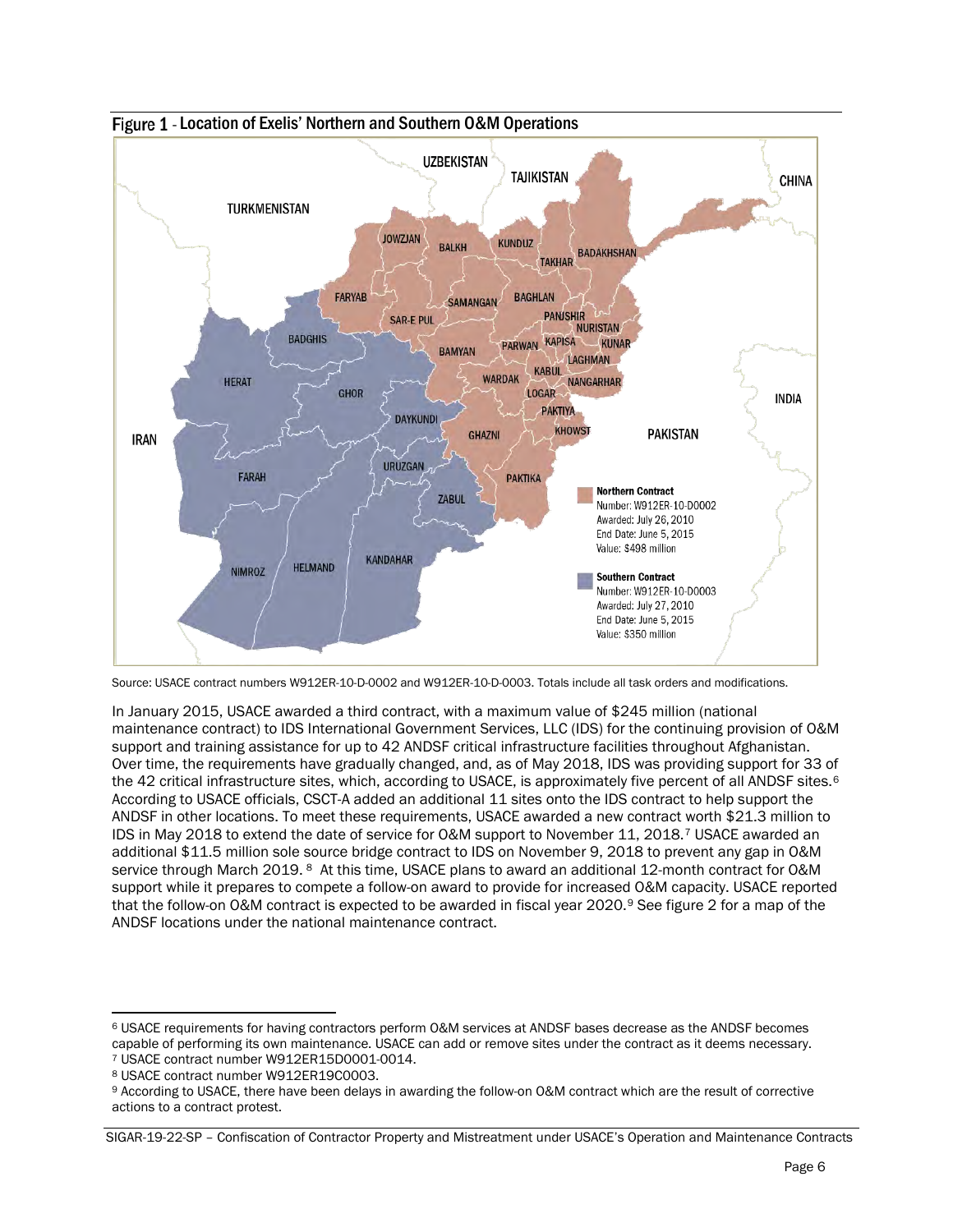

Figure 2 - Location of USACE O&M Operations under the National Maintenance Contract

Source: SIGAR analysis of USACE O&M locations under the national maintenance contract.

In November 2017, we issued a report in response to a hotline complaint we received related to USACE's oversight of the O&M contracts that supported ANDSF facilities throughout southern Afghanistan.<sup>[10](#page-5-0)</sup> During the course of that review, we were made aware of concerns by USACE staff overseeing the contracts regarding the theft of contractor-owned property and abuses to contract staff on USACE's O&M contracts. This report addresses those concerns.

The objectives of this review were to determine the extent to which: (1) contractor-owned property and equipment was confiscated by the ANDSF personnel; (2) ANDSF personnel mistreated and threatened contractor personnel at O&M work sites; and (3) USACE and CSTC-A took action to address property confiscation and contractor mistreatment. To conduct our review, we reviewed contract documentation related to the contractor-owned property, including requirements for government-furnished material and contractoracquired property. We obtained and analyzed documents, emails, and lists of confiscated contractor-owned property under the northern and southern O&M contracts and the national maintenance contract. We interviewed officials from CSTC-A and USACE. We requested information from both O&M contractors, Exelis and IDS, pertaining to their experience working at ANDSF facilities under the O&M contracts and incorporated their responses into this draft as appropriate.

<span id="page-5-0"></span>l <sup>10</sup> SIGAR, *Allegations Related to USACE Operations and Maintenance Contract for Afghan Security Forces' Facilities*, SIGAR 18-12-SP, November 16, 2017.

SIGAR-19-22-SP – Confiscation of Contractor Property and Mistreatment under USACE's Operation and Maintenance Contracts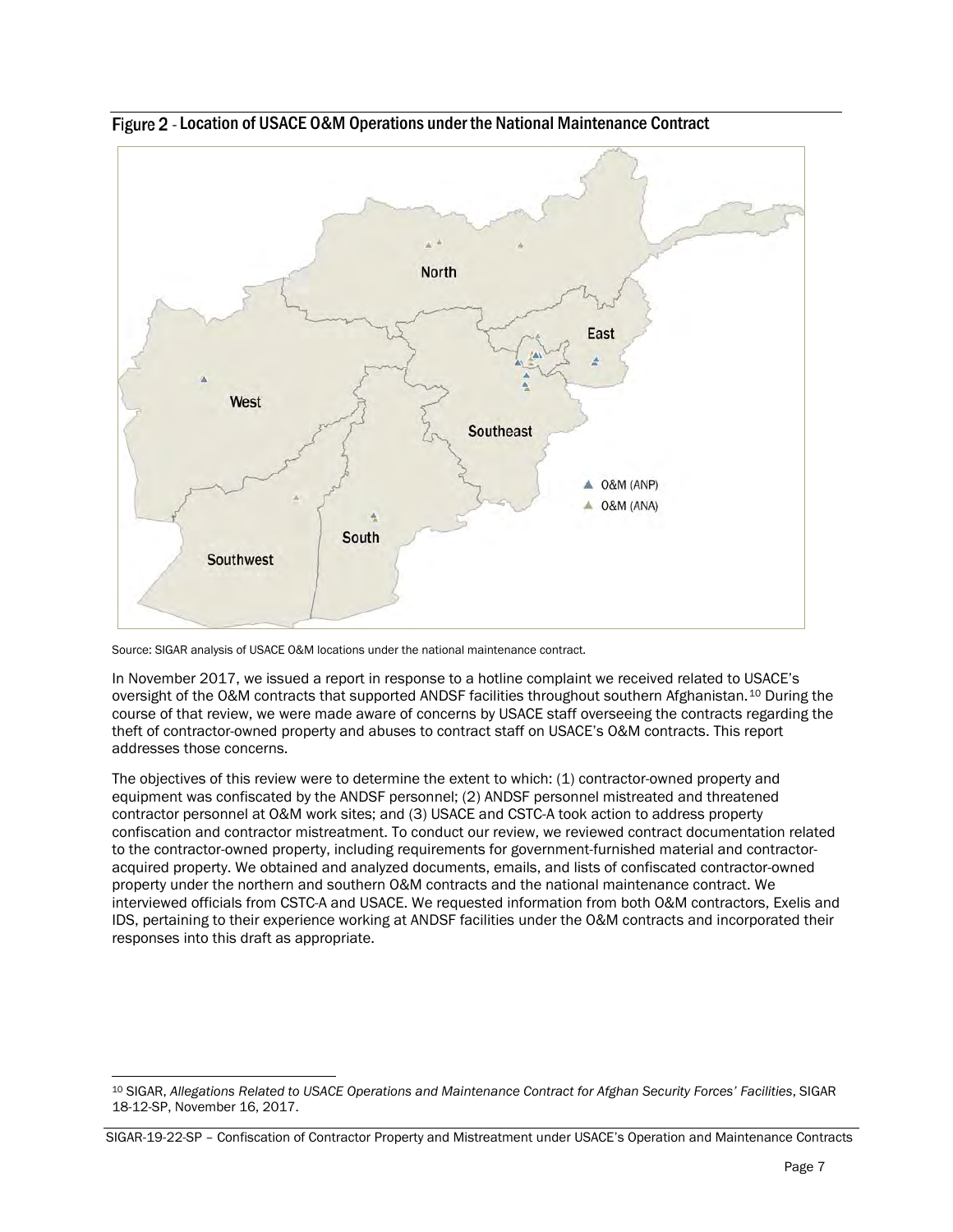## THE ANDSF HAS CONFISCATED OVER \$780,000 WORTH OF CONTRACTOR-OWNED EQUIPMENT

Over the course of our review, we found that ANDSF personnel confiscated contractor owned property under all three USACE O&M contracts. Our review of USACE data found that ANDSF personnel had confiscated more than \$780,000 in property and equipment intended to support O&M at ANDSF facilities since the start of the northern and southern O&M contracts. While USACE told us that it has been able to help the contractor reclaim stolen property in the majority of instances in which theft occurred, USACE has paid over \$325,000 to compensate the contractor for confiscated property that it could not recover at six sites under the northern and southern contracts. USACE reported that it is in the process of reviewing documentation to support payment to the current O&M contractor, IDS, for 17 sites in which USACE was unable to reclaim the contractor's property in the amount of \$454,900. At time of this report, USACE has not settled the contractor's request to compensate the contractor for property lost at these 17 sites. According to USACE, ANDSF personnel confiscated this equipment despite the provision of approximately \$1,302,800 in excess spare parts and equipment provided to the ANDSF to support its O&M efforts for the two completed Exelis contracts.[11](#page-6-0) When asked why the ANDSF was confiscating contractor-owned material, USACE officials stated that they were unsure of the cause, but stated that taking equipment is a way to obtain the tools and machinery needed to repair equipment without relying on the contractor. USACE officials also told us that the ANDSF officials apparently believed they had the right to confiscate the equipment since it was located on an ANDSF base.

### Northern and Southern O&M Contracts

Over the course of the northern and southern contracts, USACE reported that the ANDSF confiscated O&M equipment from a total of 24 sites maintained by the O&M contractor, Exelis. However, USACE reported that it was able to get the ANDSF to return contractor-owned equipment at the majority, or 18 of the 24 sites. According to USACE, the equipment confiscated was contractor-owned material purchased to support O&M at the sites, as required by the two firm-fixed price contracts. Inventory lists we reviewed showed that the types of inventory confiscated at these sites included tools, such as drills, oxygen regulators, welding machines, saws, as well as office supplies including computers, a printer, an air conditioner, and refrigerators, among other things.

For the six locations where USACE was unable to convince the ANDSF to return contractor-owned equipment, Exelis submitted a request for equitable adjustment (REA) to USACE to recoup funds for the stolen equipment. REAs are a remedy used by the contractor to receive payment from the government under unforeseen or unintended circumstances that cause an increase in contract performance costs, and according to USACE, USACE's contracting officer approves REAs when they are deemed to have merit.[12](#page-6-1) USACE's contracting officer assessed the merit of Exelis' REA and approved a \$325,485 payment to Exelis for property that was stolen.[13](#page-6-2)

<span id="page-6-1"></span><sup>12</sup> See Reflectone, Inc. v. Dalton, 60 F.3d 1572 (Fed. Cir. 1995).

<span id="page-6-2"></span><sup>13</sup> USACE's contracting officer works with the contractor to validate and verify all REAs before it settles on a suggested reimbursement amount. According to USACE, its local national quality assurance agents verify contractor inventory on site

<span id="page-6-0"></span> $\overline{\phantom{a}}$ <sup>11</sup> Exelis provided approximately \$1,302,800 in excess spare parts and equipment to the ANDSF to support its O&M efforts. USACE documentation shows that, of this total, Exelis provided approximately \$125,800 to the ANDSF in the form of bench stock in November 2014, and directly handed over 21 conex containers of excess spare parts worth \$877,000 to the ANDSF at the end of its contract. In addition, Exelis left repair parts at ANDSF facility sites that it could no longer use when it departed a site. USACE estimated that Exelis left approximately \$300,000 worth of spare parts at its O&M sites. According to USACE officials we spoke with, the containers and spare parts consisted of items that were no longer needed for contractor-supported O&M and could be used by the ANDSF to provide their own O&M. Despite this provision of parts, the ANDSF continued to confiscate contractor-owned property under USACE's O&M contracts.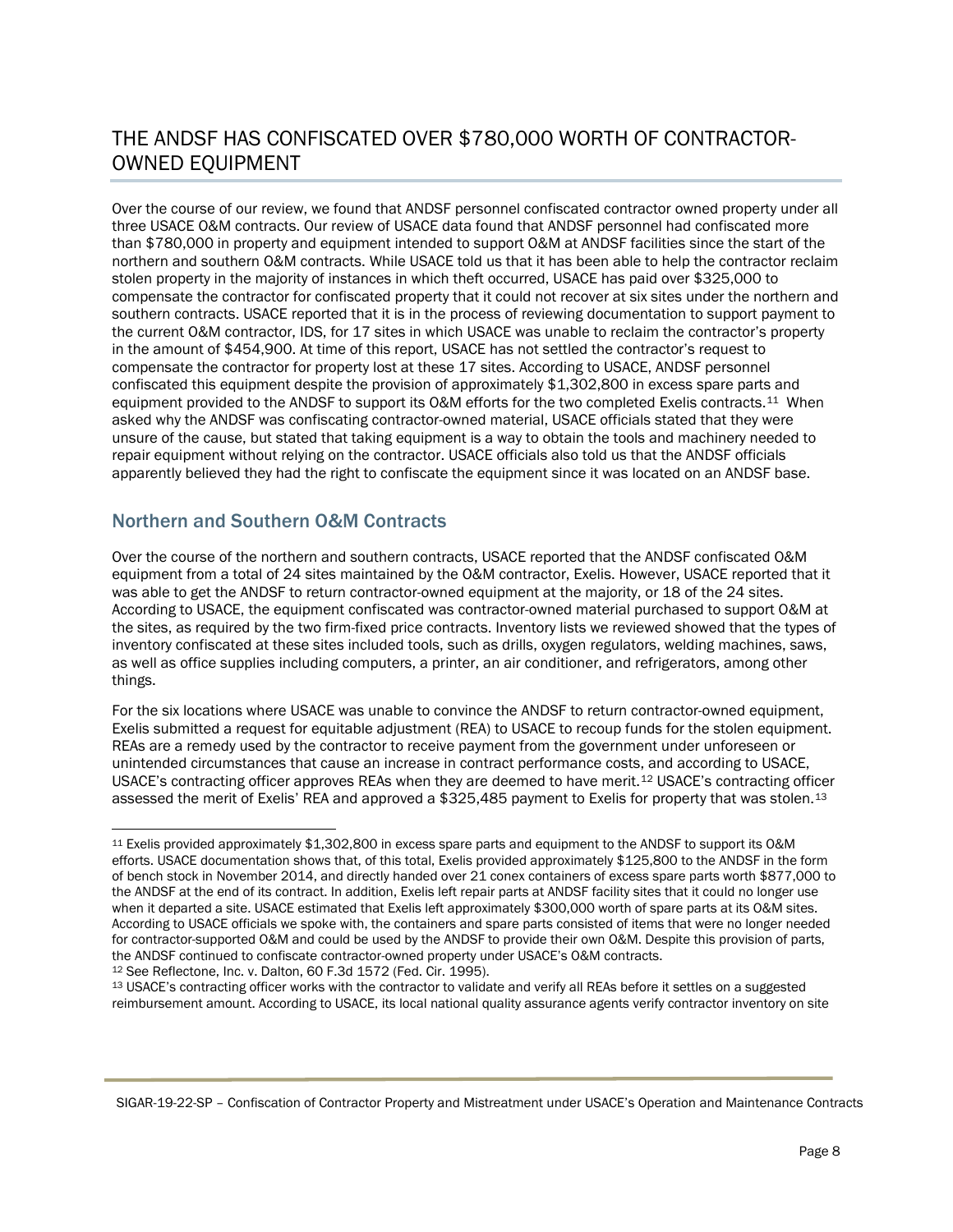USACE's contracting officer issued contract modification P00008 under task order W912ER-15-P-0005, in order to reimburse Exelis for its property losses. The modification was signed January 19, 2017. USACE provided CSTC-A notification of this contract modification. See table 1 for the locations and amount of confiscated equipment at the six sites.

### Table 1 - O&M Sites Where Contractor-Owned Equipment was Confiscated and Associated Costs under the Northern and Southern O&M Contracts

|   | <b>Confiscated Equipment Sites</b>       | <b>Total Cost of Confiscated Equipment</b> |
|---|------------------------------------------|--------------------------------------------|
|   | Khair Khot Garrison (Paktika)            | \$159,526.43                               |
| 2 | Thunder - Gardez (Paktia)                | \$37,214.30                                |
| 3 | PEK - Pol-e-Khomari (Baghlan)            | \$77,273.04                                |
| 4 | Camp Commando (Kabul)                    | \$4.005.55                                 |
| 5 | Central Workshop (Kabul)                 | \$6,018.88                                 |
| 6 | National Police Training Center (Wardak) | \$41,446.62                                |
|   | Total                                    | \$325,484.83                               |

Source: SIGAR analysis of USACE data.

### National Maintenance Contract

According to USACE officials, as of January 2019 there are 17 O&M sites from which the ANDSF has confiscated contractor equipment under the national maintenance contract.<sup>[14](#page-7-0)</sup> The types of inventory confiscated by the ANDSF at those sites included a variety of items, such as batteries; exhaust fans; oil, air and fuel filters; window air conditioners; washers, gaskets, seals, and lighting fixtures; conex containers; and, other items. To date, IDS has submitted 16 REAs to USACE for review and approval in the amount of \$454,900.80 for the confiscated equipment.[15](#page-7-1) According to USACE it has not yet reviewed the REAs for merit or determined whether payment to the contractor for the stolen equipment should be made. Since the national maintenance contract is ongoing, it is possible that additional equipment may have been confiscated, resulting in further costs to the U.S. government.

## USACE DOES NOT HAVE AN OFFICAL RECORD OF ACTIONS TAKEN TO ADDRESS INCIDENTS OF CONTRACTOR MISTREATMENT

According to USACE, O&M contractors submitted multiple serious incident reports (SIRs) to USACE to report complaints of staff mistreatment that occurred within the scope of the three O&M contracts. While USACE has told us that it has taken steps to address these SIRs and prevent contractor mistreatment and theft of

 $\overline{a}$ to help USACE determine if the contractor's claim is accurate. Although in some instances, the government is not able to validate inventory and must rely on monthly reports from the contractor.<br><sup>14</sup> From the start of the contract in January 2015 through January 2019.

<span id="page-7-0"></span>

<span id="page-7-1"></span><sup>&</sup>lt;sup>15</sup> According to a USACE contract official, in September 2018. IDS reported that IDS was unable to remove its equipment and other items out of two conex containers from an O&M site in which O&M services were discontinued. According to USACE, IDS reported that the ANDSF contractor has taken over the conexs and is using them. As of January 28, 2019, neither USACE nor IDS has been able to get the ANDSF to return the containers. USACE expects that IDS will request reimbursement from the government for these containers, however, an official REA has not yet been submitted to USACE for review.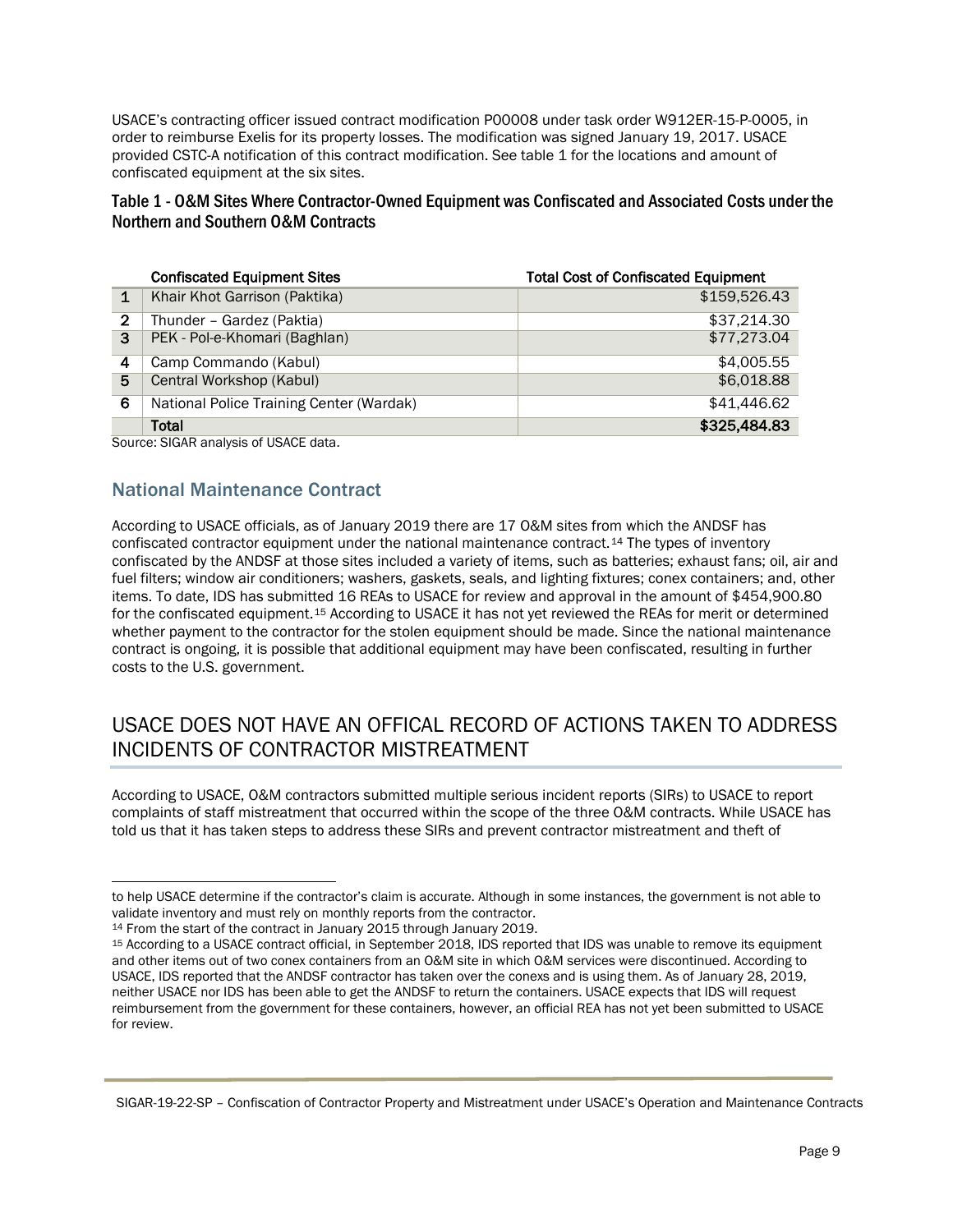property, USACE does not have an official process in place to record actions it has taken to resolve incidents reported by contractor staff.

## O&M Contractors Reported Frequent Mistreatment and Abuse of Staff and Theft of Contractor-Owned Property by the ANDSF

According to USACE officials we spoke with, contractor staff of all three O&M contracts were often detained to force the O&M contractors to surrender property or complete O&M work that was outside the scope of the O&M contract and the ANDSF did not have the capability to repair. We spoke with USACE officials who oversaw the O&M contracts regarding the abuses reportedly suffered by Exelis and IDS staff. We also obtained information from Exelis and IDS pertaining to their personnel's experience working at ANDSF facilities under USACE's O&M contracts to determine the extent to which abuses were suffered by contractor staff.

A representative from Exelis told us that Exelis staff, all of whom were local Afghans, have at times been held against their will at gunpoint and locked in containers for extended hours when attempting to remove contractor-owned equipment from O&M sites. The representative told us that over the course of the northern and southern contracts, staff found it extremely difficult to safely remove contractor-owned property from ANDSF O&M sites, and in most cases, significant company property was not permitted to leave the site.

A representative from Exelis told us that Exelis submitted over 400 SIRs from across 800 facilities to USACE from July 2010 through the end of 2013 to request assistance regarding these issues. USACE told us that contract program management officials were unable to locate SIRs reported from July 2010 until July 2011. However, USACE reported that it was able to identify all SIRs—296—reported by Exelis between August 2011 and November 2013. According to USACE contract program management officials, prior to this time, all program management for the O&M contracts was done in Afghanistan and some SIR documentation from this time period was lost or not maintained because there was no requirement to maintain SIR documentation. A USACE official reported that in August 2011 program management for the O&M contracts was consolidated at USACE's Middle East District headquarters in Winchester, Virginia, and the Middle East District has an accurate count of all SIRs submitted by Exelis and IDS from this date forward.

According to USACE documentation, of the total 296 SIRs it identified, only 71 involved assaults, threats, intimidation, contractor detainment, and the confiscation of contractor-owned property across approximately 500 ANDSF supported sites. USACE reported that the incidents included four minor attacks, such as contractor staff being slapped or punched, and 17 instances of contractor staff being detained for a "few hours or less." USACE told us that contractor staff were often detained by the ANDSF as a way to force them to repair equipment that was outside the scope of contract requirements, with their release dependent upon them fixing the equipment. For example, USACE officials told us they were made aware of instances in which the ANDSF shaved the heads of contractor staff at a waste treatment facility for not complying with ANDSF orders to repair equipment outside the scope of the contract. USACE officials also told us that they were aware of instances in which contractor staff were detained because they engaged in criminal activity such as theft of ANDSF property. According to a senior USACE official, USACE never received any SIRs related to contractor staff being held at gunpoint. The official told us that while these incidents may have happened, they were either not reported to USACE or reported for an incident outside of USACE's purview. They also stated that if such claims were made, USACE was unable to support them. Of the remaining 225 SIRs, USACE reported that 70 were related to facility damage and stolen or relocated equipment, and 72 were related to incoming fire or insurgent activities.[16](#page-8-0)

We asked IDS whether any of its contract staff had been abused or harmed when attempting to reclaim contractor-owned property. The IDS representative told us that "[ANDSF] site leadership will sometimes verbally threaten or harass IDS employees when they attempt to recover IDS designated property or when IDS

l

<span id="page-8-0"></span><sup>&</sup>lt;sup>16</sup> See Appendix III for examples of the types of SIRs reported by Exelis.

SIGAR-19-22-SP – Confiscation of Contractor Property and Mistreatment under USACE's Operation and Maintenance Contracts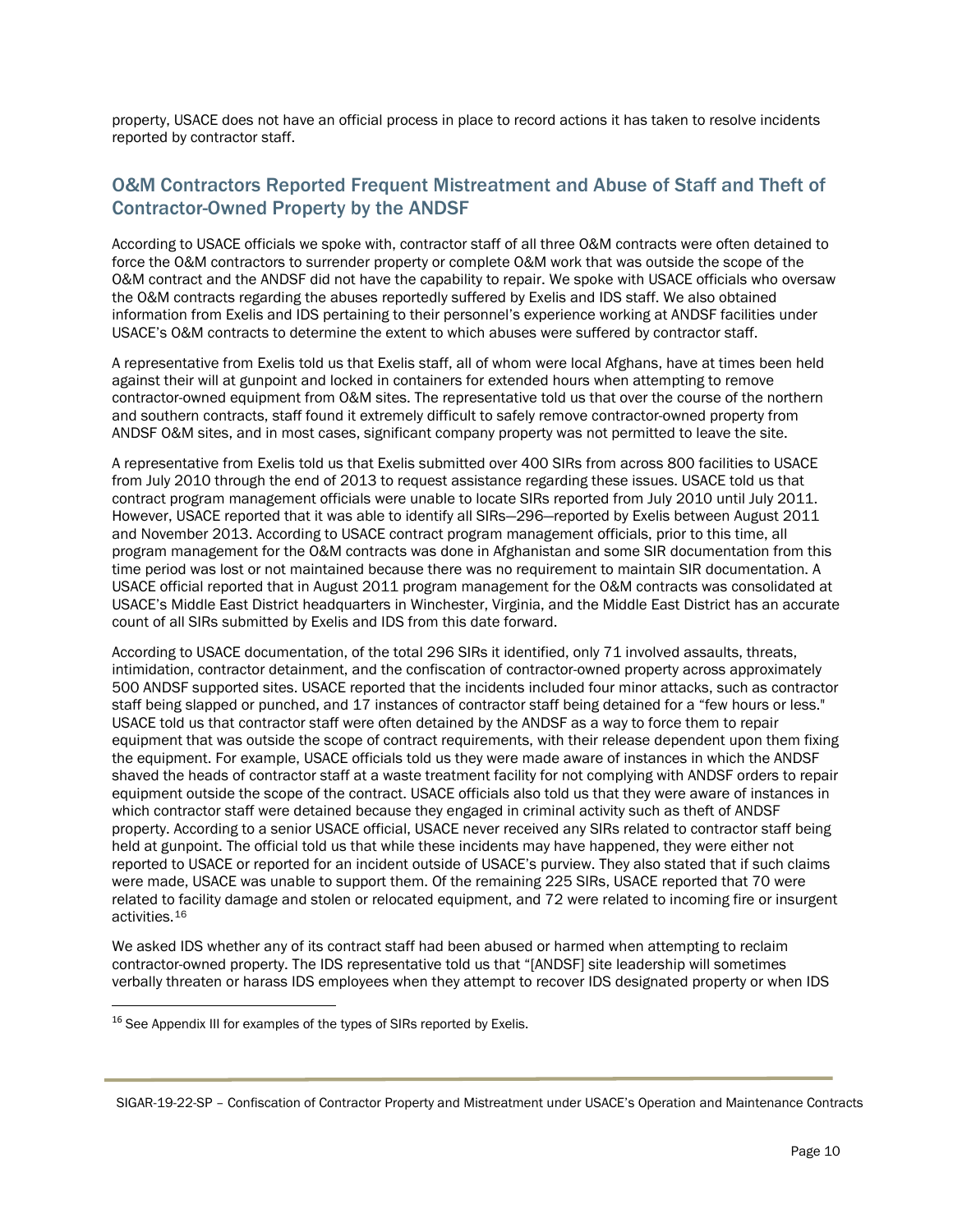employees are asked to perform work outside the scope of the contract." They reported that to date, no employees have been harmed, "only verbally threatened or harassed and sometimes detained." The representative from IDS also told us that IDS has primarily experienced challenges with property theft during the time the contractor is scheduled to depart the ANDSF base. The representative told us that IDS has had issues with consumables being confiscated, such as oil that is utilized to support power generation, and materials and equipment that belong to IDS are sometimes confiscated and are not returned when directed by the U.S. government. The representative told us that in some cases where property is confiscated and either not returned or not returned in a timely manner vendors are paid for services that are not performed, such as for providing trucks and cranes at the worksite, and in some cases it causes disruptions to IDS logistical support to the ANDSF program. They stated that "these costs are passed along to the U.S. government" through a request for equitable adjustment.

## USACE Reported that It Has Addressed Complaints of Mistreatment and Equipment Theft, but Does Not Have an Official System of Record to Track Actions Taken to Resolve SIRs

USACE officials we spoke with told us that USACE was fully aware and greatly concerned about the abuse of contractor employees whenever it occurred during the period of the contract, and, action was taken to control and mitigate the abuse when it was reported, although that action was not always effective (i.e. the property could not always be reclaimed). While USACE reported that annotations made on many intermediate and final SIRs indicate that action was taken to address SIRS, a USACE official, told us that it does not have an official record of SIR resolution, and, as a result, we could not verify USACE's actions to address SIRs.

According to USACE officials, when incidents of mistreatment, abuse, or property or equipment theft occur, the O&M contractor attempts to engage senior-level ANDSF officials or ANDSF base commanders to try to negotiate a successful resolution. USACE officials told us that many issues are resolved on the local level. However, according to USACE, if an O&M contractor is unable to negotiate a successful resolution, the contractor contacts USACE for assistance. When this occurs, USACE's contracting officer refers the complaint to the contracting officer representative (COR) who attempts to coordinate the resolution of the issue. According to USACE officials if the COR cannot address the issue at the local level, with contractor personnel, then USACE requests CSTC-A assistance to help resolve the issue and allow contracted activities to continue. According to a senior level USACE official, when CSTC-A training, advising, and assisting mentors are present at ANDSF bases, the mentors can be helpful in resolving issues of theft or abuse that could not be resolved by contract staff. However, a USACE official told us that the majority of incidents are resolved at the local level either by the contractor or USACE.

#### Exelis

In response to a questionnaire we sent to Exelis, an Exelis representative reported that in cases where equipment was confiscated or staff was detained, Exelis management engaged senior-level ANDSF officials to try to negotiate the return of the equipment or the release of contractor personnel. According to a USACE official, Exelis had its own security staff and resources in place to coordinate the response to such issues.

According to an Exelis representative, during their time managing the Exelis contract, "no comprehensive mechanism for formal Coalition assistance evolved to address abuse and confiscation of property" and Exelis never received feedback on, or even acknowledgement of, the SIRs it submitted. According to this representative, the posting of "American military mentors at the [O&M] sites significantly mitigated the risk of assault on our employees," not to mention waste, fraud, and abuse of resources by the ANDSF and was instrumental in keeping the sites under control. The Exelis representative reported that once the U.S. military drawdown began, and the presence of U.S. mentors dissipated, significant problems escalated at the O&M sites, including the stripping and destruction of newly-built ANDSF facilities. In response to Exelis' statement, a senior level USACE official reported that while there were significant problems on the Exelis contract, they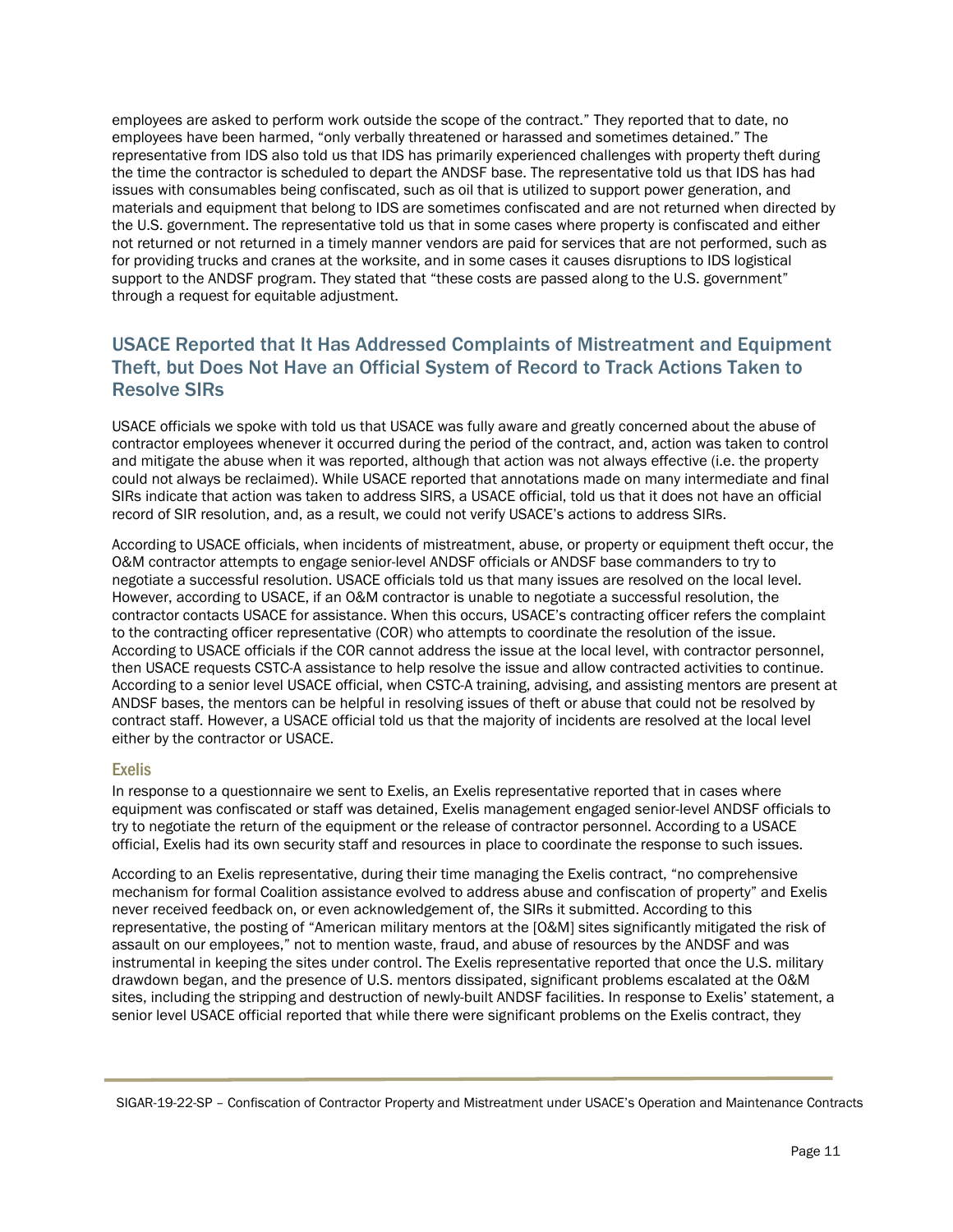believe that Exelis exaggerated the quantity and severity of incidents that may have occurred, and that Exelis received feedback from USACE during its weekly meeting with USACE and through email correspondence.

#### IDS

In response to a questionnaire we sent to IDS, an IDS representative reported that IDS submits serious incident reports to USACE informing them of the situation and requesting their assistance in recovering IDS property. The representative told us that in some cases IDS will submit formal memorandums to the site leadership requesting the return of IDS property, which they stated go through CTSC-A for support. They also told us that IDS also utilizes the senior IDS local national managers to meet with the site leadership to facilitate the return of IDS property. In cases where there is no resolution of confiscated property, IDS will submit a request for equitable adjustment to USACE to recoup the costs of the confiscated property.

Furthermore, an IDS representative reported that several actions by USACE and CSTC-A would be helpful in preventing the ANDSF from confiscating contractor-owned equipment in the future. First, the representative reported that it would be useful to establish a formal transition strategy where site leadership is notified in advance of what activities will be discontinued, or de-scoped, from the contract and what responsibilities will transfer to the ANDSF. Second, the representative suggested that ANDSF site leadership follow the contract de-scope schedule provided to them by IDS through CSTC-A. The representative told us that this schedule is included as part of the performance work statement, and requires that stakeholders meet to discuss descoping activities. Third, the representative reported that it would be useful to "ensure there is clear communication between Afghan leadership at the senior level and CSTC-A" in regards to O&M actions for services provided to sites under the ANDSF contract."

#### USACE Coordination with CSTC-A to Address SIRs

USACE officials told us that over the past 2 to 3 years, CSTC-A has been copied on all SIRs submitted to USACE, and USACE addresses issues related to contractor abuse with CSTC-A on a weekly basis. For example, according to USACE officials, USACE copies the CSTC-A program manager on every serious incident report that it receives, and USACE discusses these reports at weekly meetings held every Wednesday with CSTC-A. USACE told us that CSTC-A has played an important role in tracking and resolving incident reports. In addition, a USACE official reported that the contractor, IDS, holds weekly in-country teleconferences with the USACE incountry branch chief and CSTC-A to discuss on-going concerns related to the contracts. According to a senior USACE official, SIRs are left on the meeting agendas until resolved. The official reported that IDS also provides email updates to USACE and CSTC-A regarding status of what SIRs have been resolved, when they were resolved, and how long they took to resolve.

However, a senior level USACE official told us that while USACE maintains all documents related to SIRs, these documents are not consolidated in one location and not easily pulled for audit purposes. A senior USACE official told us that USACE is required to report to CSTC-A on serious incidences that happen during the course of the contract. According to this official, these include disability violations, contractor kidnapping and fatalities, or events that impacts the corps, among other things. USACE officials also told us that USACE does not have a formal reporting tool to capture reports made to CSTC-A. USACE reported that in order to determine actions USACE has taken to address SIRs data must be compiled from different sources on a case-by-case basis. As a result, USACE does not have a system to easily determine which violations are still unresolved and which require action. USACE is also unable to effectively utilize SIR resolution data to determine if there are patterns in the data that may help USACE take more targeted action to address and prevent contractor abuse and property theft on future O&M contracts.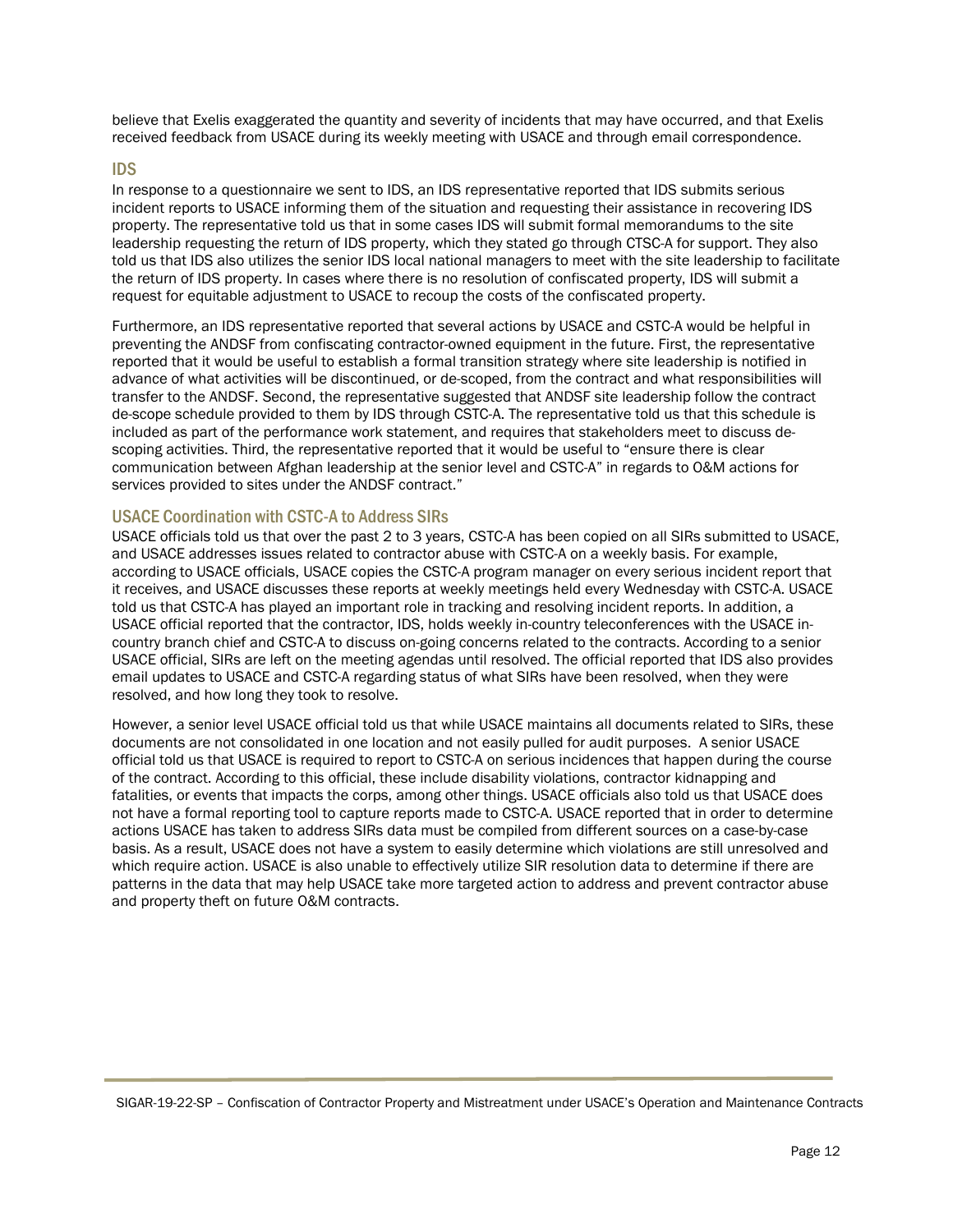## CTSC-A HAS TAKEN ACTION TO ADDRESS PROPERTY THEFT AND CONTRACTOR MISTREATMENT, BUT HAS NOT WITHHELD FUNDS FROM THE ANDSF TO ENSURE FUTURE ACCOUNTABILITY OVER CONTRACT FUNDS

According to a representative from CSTC-A, CSTC-A has training, advising, and assisting responsibilities at O&M sites and can assist USACE with resolving incidents once CSTC-A receives sufficient evidence of a problem from USACE or the contractor. According to the representative, when incidents are deemed credible, CSTC-A can engage its advisors at a site and usually remedy the issue. Another representative told us that CSTC-A has several mechanisms for holding the ANDSF accountable, including using financial penalties, such as withholding funds from the ANDSF construction budget or withholding fuel or ammunition. According to this official, CSTC-A also has the ability to engage senior level Afghan officials to try to correct behavior or ensure that property is returned and contractor staff are not mistreated. For example, CSTC-A has the ability to make recommendations to the Afghan Director of the Construction and Property Management Department, the department that oversees the budget for Ministry of Defense (MOD) facilities, to withhold funds from ANDSF sites, stop O&M work at a site, or remove a site from O&M support.

We reported in 2014 that CSTC-A adopted a "financial levers" strategy that is meant to use our financial contributions as an incentive to change Afghan government behavior at the ministry level. Since CTSC-A is the owner of the O&M contracts and provides funding for their operation, CSTC-A has the authority to withhold funds from the ANDSF for failing to meet the terms and conditions for proper utilization of CSTC-A funds (including purpose, time, and amount) or improperly use of U.S. funds. However, CSTC-A has not issued any financial penalties against the ANDSF for stolen property or contractor mistreatment. CSTC-A reported that it has not withheld funds from the ANDSF for the theft of contractor-owned property and contractor abuse because withholding funds "harms ANDSF forces more than it would tend to change behavior" of these bad actors and "CSTC-A's withholding of funding is not an effective tool to change behavior as there is limited ability to tie withheld funds back to the bad actors." In March 2018 CSTC-A told us that current counter-corruption efforts have begun showing results in identifying, targeting, and prosecuting bad actors across the ANDSF.<sup>17</sup> We did not assess whether CSTC-A's efforts have been successful in reducing issues of ANDSF noncompliance.

CSTC-A has, however, issued threats to withhold on-budget support from the ANDSF under the on-going O&M contract. In an August 2016 letter from the Deputy Commanding General of CSTC-A to the Minister of Defense, CSTC-A threatened to withhold on-budget support if contractor property was not returned to the contractor.<sup>[18](#page-11-1)</sup> According to CSTC-A, it has no record of a response from the MOD regarding the letter the Deputy Commanding General of CSTC-A issued to the Afghan Minister of Defense in August 2016. However, according to a CSTC-A representative, CSTC-A never followed up on these threats because USACE never sought additional assistance from CSTC-A, and CSTC-A deemed the matter to be resolved. According to a USACE official, USACE is still working on verifying what property was confiscated at the O&M sites listed in the CSTC-A letter, as well an additional 11 sites, under the current O&M contract and determining the total value of this property. At this time, USACE estimates the total value of the property taken at these sites to be approximately \$454,900, but the REAs have not yet been settled with IDS.

A CSTC-A official told us that CSTC-A cannot withhold funds from the ANDSF without reason, and needs documentation from USACE, as well as supporting evidence, to justify withholding funds. When USACE finalizes its review of IDS's REA and issues a modification for payment, USACE will notify CSTC-A of the payment that

<span id="page-11-0"></span> $\overline{\phantom{a}}$ <sup>17</sup> SIGAR reported in January 2018 that the MOD signed a counter-corruption policy in December 2017. We also reported that the MOI's 10-year Vision document is expected to place priority on countering corruption during the first year. See<br>SIGAR, Quarterly Report to Congress, January 30, 2018, pp. 95-96

<span id="page-11-1"></span><sup>18</sup> See appendix II for a copy of the letter the Deputy Commanding General of CSTC-A issued to the Afghan Minister of Defense.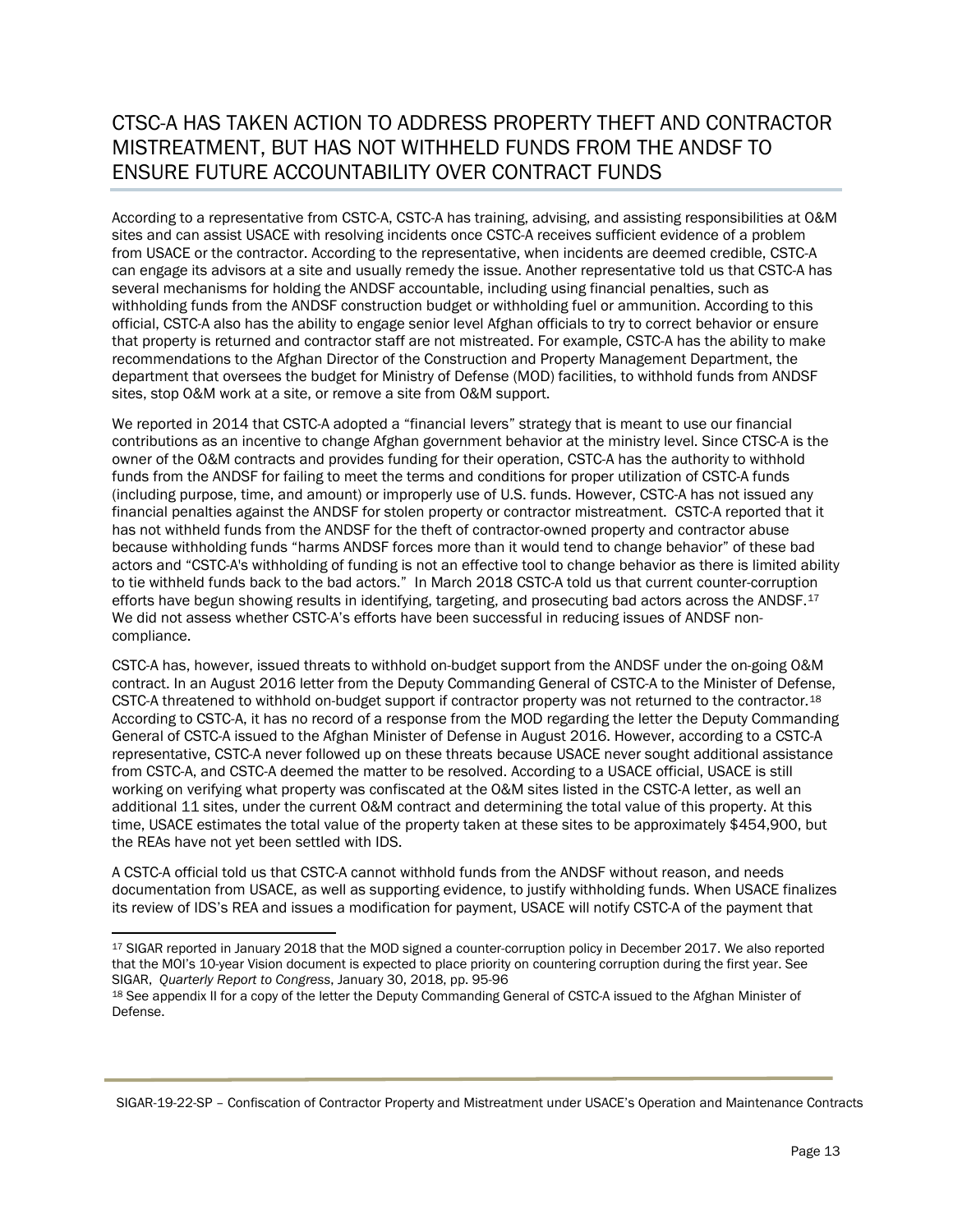was made. At this time, CSTC-A will have the necessary supporting documentation to withhold funds from the ANDSF for contractor-owned property that was stolen.

## **CONCLUSION**

Over the course of three USACE O&M contracts providing support to the ANDSF, O&M contractors departing ANDSF sites were subjected to harassment and abuse, and ANDSF personnel confiscated more than \$780,000 worth of contractor-owned equipment. The theft of contractor-owned property and verbal abuse and harassment of contractor staff by the ANDSF is still occurring despite actions taken by USACE and CSTC-A to address these issues.

According to USACE officials, USACE has addressed serious incident reports submitted by Exelis and IDS regarding contractor abuses and the theft of contractor-owned property and provided equitable adjustments to the Exelis contractor to compensate them for inventory losses due to ANDSF theft and is in the process of reviewing IDS's REA. However, USACE does not have an official record of SIR resolution for which it can identify trends in ANDSF behavior as well as actions taken by USACE to better address and prevent contractor abuse and property theft in the future, and, as a result, we could not fully verify USACE's actions to address SIRs.

USACE officials told us that it has taken steps to address the confiscation of contractor-owned equipment and abuse, and told us that USACE program managers and contracting officer representatives have often requested assistance from CSTC-A to address issues that could not be resolved. While CSTC-A has several mechanisms for holding the ANDSF accountable, including using financial penalties to withhold funds from the ANDSF, CSTC-A has not assessed any financial penalties against the ANDSF for the abuse of contractor staff and property theft to date. When USACE finalizes its review of IDS's REA and determines whether to issue a modification for payment for stolen property, CSTC-A should strongly consider withholding funds from the ANDSF to reclaim taxpayer dollars or develop other appropriate penalties to help deter this type behavior in the future.

## RECOMMENDATIONS

#### We recommend that

1. The USACE Commanding General develop a process to track actions taken to resolve SIRs, and coordinate with CSTC-A to ensure that all resolutions to SIRs are captured.

## AGENCY COMMENTS

We provided a draft of this report to USACE and CSTC-A on February 13, 2019. USACE provided comments on February 28, 2019. CSTC-A did not provide a formal response to the draft, but provided informal comments which we incorporated as appropriate into the draft. In its comments, USACE stated that it concurred with SIGAR's recommendation for USACE to develop a process to track actions taken to resolve SIRs, and coordinate with CSTC-A to ensure that all resolutions to SIRs are captured. USACE stated that USACE's implementation of SIGAR's recommendation will provide for better tracking of actions taken to resolve contractor submitted SIRs and will provide better support for decision makers regarding how SIRs should be resolved. USACE also provided SIGAR with technical comments which we incorporated into the draft as appropriate. USACE's comments are reproduced in appendix I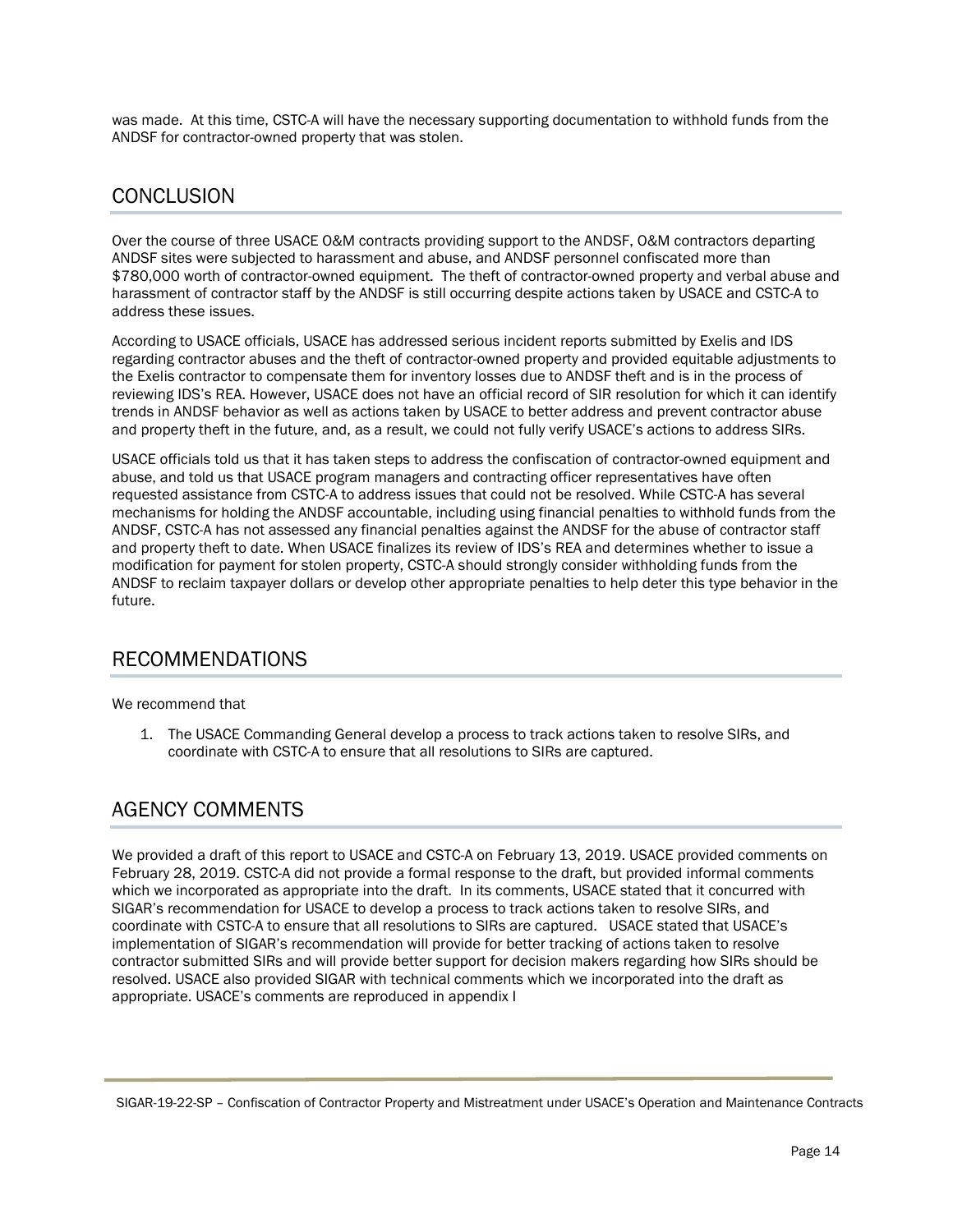## APPENDIX I - USACE COMMENTS ON DRAFT REPORT



DEPARTMENT OF THE ARMY UNITED STATES ARMY CORPS OF ENGINEERS<br>TRANSATLANTIC DIVISION 201 PRINCE FREDERICK DRIVE<br>WINCHESTER, VIRGINIA 22602-4373

February 28, 2019

SUBJECT: Response to Special Inspector General for Afghanistan Reconstruction (SIGAR) Draft Report (Project Code SIGAR-SP-175), Afghan National Defense and Security Forces Facilities: Action Needed to Address Confiscation of Contractor-Owned Property and Contractor Mistreatment

Mr. John F. Sopko Special Inspector General for Afghanistan Reconstruction 1550 Crystal Drive, Suite 900 Arlington, VA 22202

Dear Mr. Sopko:

The U.S. Army Corps of Engineers (USACE) concurs with SIGAR's recommendation in subject report.

Recommendation 1: The USACE Commanding General develop a process to track actions taken to resolve serious incident reports (SIRs), and coordinate with the Combine Security Transition Command - Afghanistan (CSTC-A) to ensure that all resolutions to SIRs are captured.

USACE Response to Recommendation 1: Concur. USACE's Middle East District's Project Delivery Team has implemented a contractor SIR Tracker which includes actions taken to resolve issues raised in SIRs submitted by the contractor.

USACE is providing additional comments for clarification of the draft report in the enclosure. My point of contact for this response is Mr. George Sullivan. Transatlantic Division Internal Review Auditor. He may be reached by e-mail at George a sullivan@usace army.mil or by telephone at 202-761-4573.

Sincerely,

MARK C. QUANDER Colonel, EN Commanding

Enclosure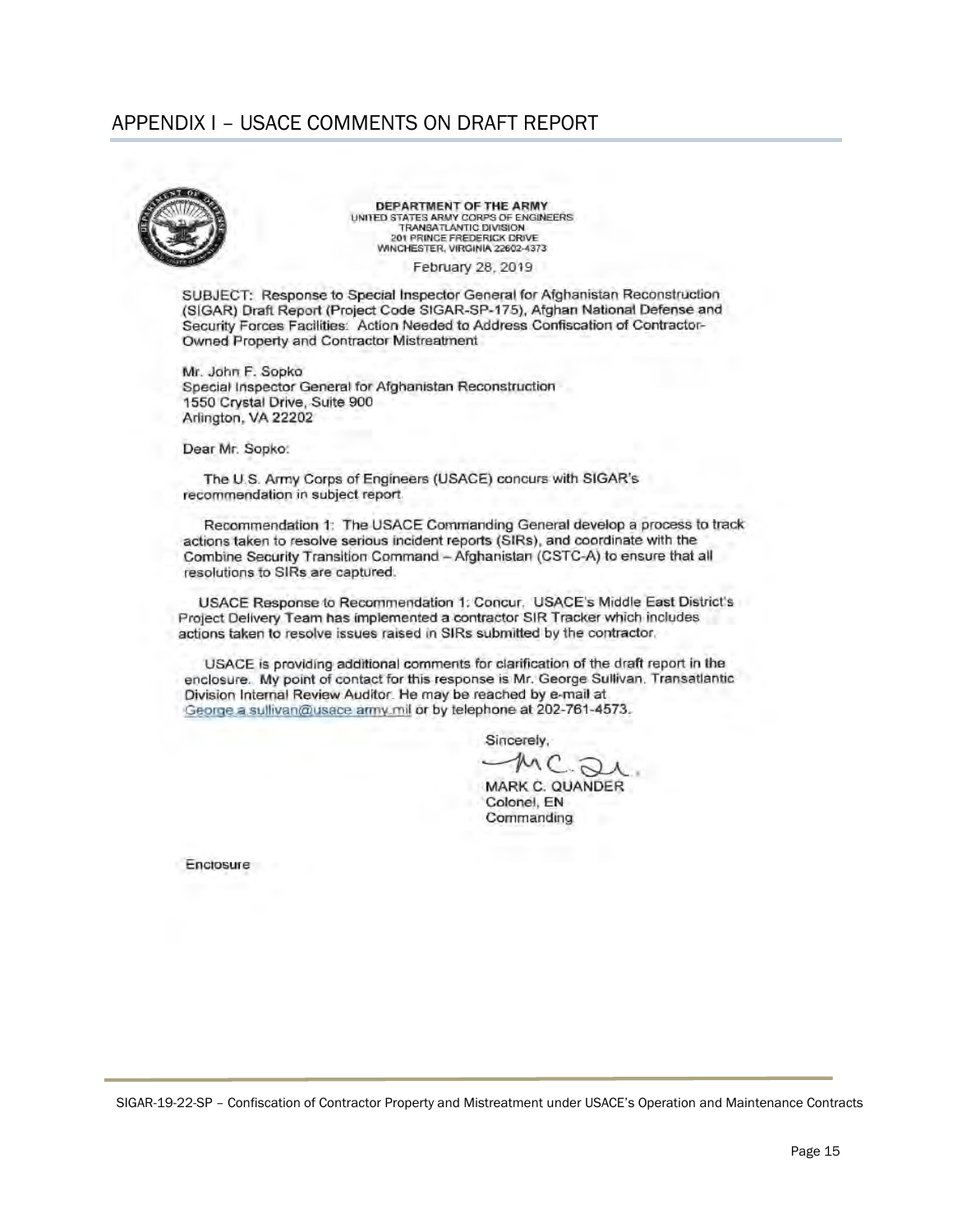## APPENDIX II – CSTC-A I FTTER TO OBTAIN CONTRACTOR-OWNED PROPERTY FROM THE MINISTRY OF DEFENSE UNDER NATIONAL MAINTENANCE **CONTRACT**



**HEADQUARTERS COMBINED SECURITY TRANSITION COMMAND - AFGHANISTAN** KABUL, AFGHANISTAN APO, AE 09356

**August 23, 2016** 

**HAPLE TO** 

SUBJECT: Transition of Operations and Maintenance Services at ANA Installations

H.E. General Abdullah Habibi Minister of Defense Ministry of Defense Government of the Islamic Republic of Afghanistan Kabul, Afghanistan

#### Respected Minister Habibi:

I wish you and your family good health and trust this letter finds you well. As you know, Combined Security Transition Command-Afghanistan (CSTC-A) is committed to assisting the Government of the Islamic Republic of Afghanistan build and sustain the Afghan National Army (ANA). In support of this, CSTC-A contracted IDS International to perform Operations and Maintenance (O&M) for generators and facilities at 22 ANA sites from May 2015 to May 2017.

With the award of the Ministry of Defense (MoD) Framework Generator O&M Contract on July 4, 2016, CSTC-A identified several ANA installations on both CSTC-A and MoD<br>Framework Generator O&M contracts. CSTC-A, jointly with the Construction & Property Management Department (CPMD), signed a Memorandum of Agreement on August 16, 2016 to establish the transition of eight ANA sites from CSTC-A to the MoD contract. This Memorandum of Agreement also established the final transition date of the eight sites as August 20, 2016.

As of August 20, 2016, the MoD framework generator O&M contractor had not taken over services at any of the eight ANA sites. At two ANA sites - Camp Commando and Special Operations Forces Headquarters, Darulaman, the site commanders detained three IDS International power plant workers on Camp Commando from 20 to 21 August, and three IDS International power plant workers on Special Operations Forces Headquarters, Darulaman from 20 to 22 August. The site commanders' intent was to detain the IDS International employees until the MoD framework generator contractor arrived on site to take over generator O&M services. This illegal and unjustified detention of CSTC-A contractors is very disturbing and represents a grave challenge to the cooperation and trust between CSTC-A and the MoD.

Additionally since IDS International will no longer provide generator O&M services at the eight ANA sites, they are required by their contract with CSTC-A and the US Army Corps of Engineers to remove their tools, equipment, and spare parts from these installations. The MoD framework contract specifies the contractor will provide their own tools, equipment, and spare parts on ANA installations; therefore IDS international will retrieve all of their tools and equipment.

As of August 17, 2016, the MoD framework generator contractor and the site facility Engineer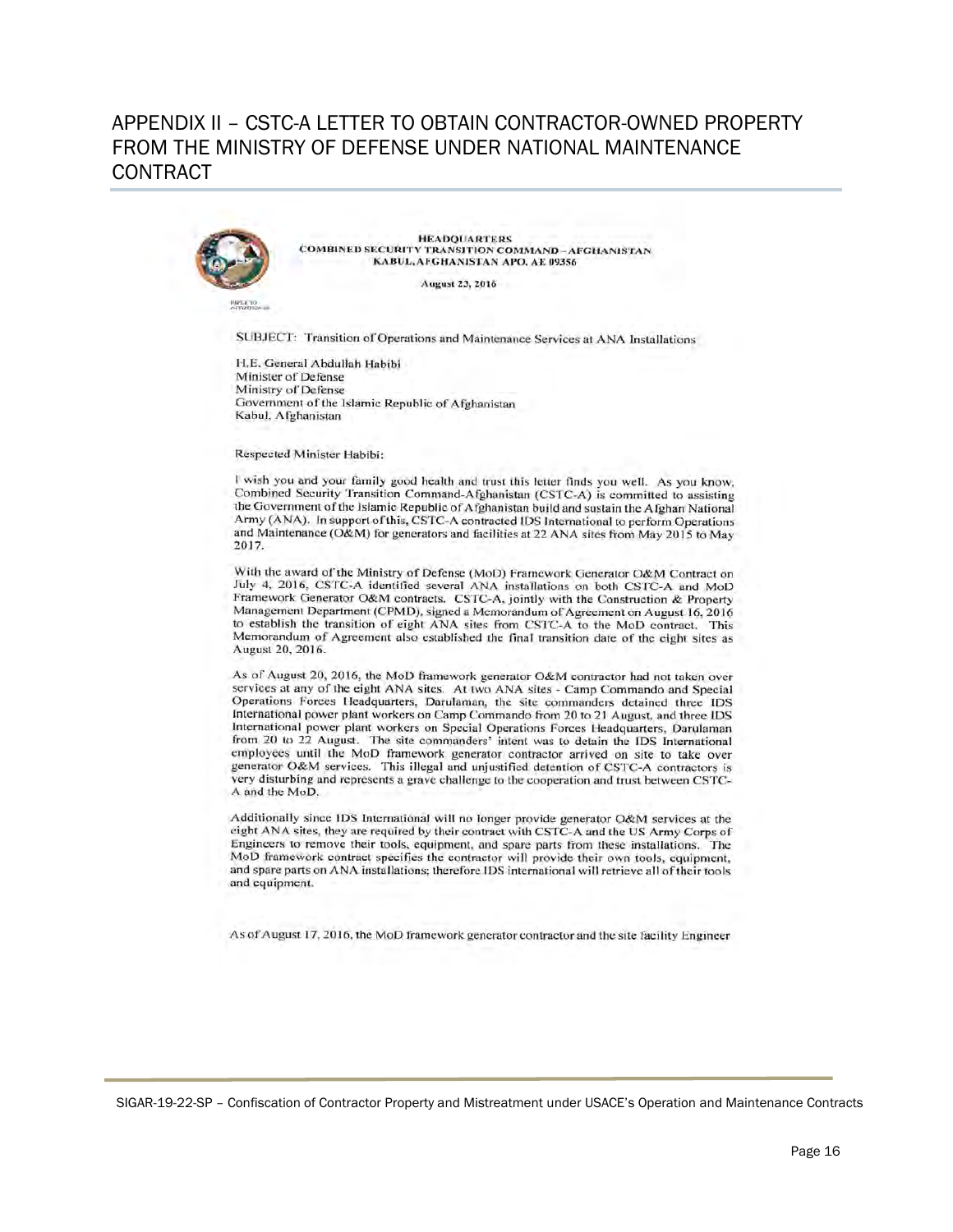denied IDS International base access from the following 5 ANA installations:

- 1. Camp Commando 111th Capital Division Contractor: Mujtaba Ali Company
- Kabul Military Training Center (KMTC) 111th Capital Division On-Budget Contractor:  $2.$ Mujtaba Ali Company
- 3. Marshal Fahim National Defense University (MFNDU) - 111th Capital Division On-Budget Contractor: Mujtaba Ali Company
- $4.$ Special Operations Forces Headquarters, Darulaman - 111th Capital Division On-Budget Contractor: Mujtaba Ali Company
- Khas Kunar 201st Corps On-Budget Contractor: Abid Tawhid Construction Company 5.

As a result of denying access to these contractors, IDS International has not been able to remove their tools, equipment and spare parts. Additionally, IDS International may require multiple days in order to remove their property. At some of the ANA installations IDS International provided Connex boxes as office space for their employees, and the removal of these Connex boxes may require multiple days to procure the logistical support to remove this property. CSTC-A and CPMD request your assistance in allowing IDS International the opportunity to remove their property from the remaining five ANA installations.

If IDS International is unable to recover their property in full from the five ANA installations, CSTC-A will deduct the value of this property from the 1396 CPMD budget.

I greatly appreciate your attention to these issues, as CSTC-A's intent is to provide a seamless transition between the CSTC-A and MoD generator O&M service contracts. IDS International has provided exceptional service to the ANA installations they have maintained for the last year, and will continue to do so with the remaining installations on their contract. CSTC-A will continue to partner with CPMD to ensure these framework O&M contracts are successful.

If you have any questions or concerns, please contact COL Richard Hansen at Richard.L.Hansen6.mil@mail.mil.

Sincerely,

PAUL A. OSTROWSKI Major General, U.S. Army Deputy Commanding General

cc:

General Abdul Khaliq, First Deputy Minister Lieutenant General Ghulam Sakhi, Assistant Minister of Defense AT&L Major General Sadaat Maluk, Chief CPMD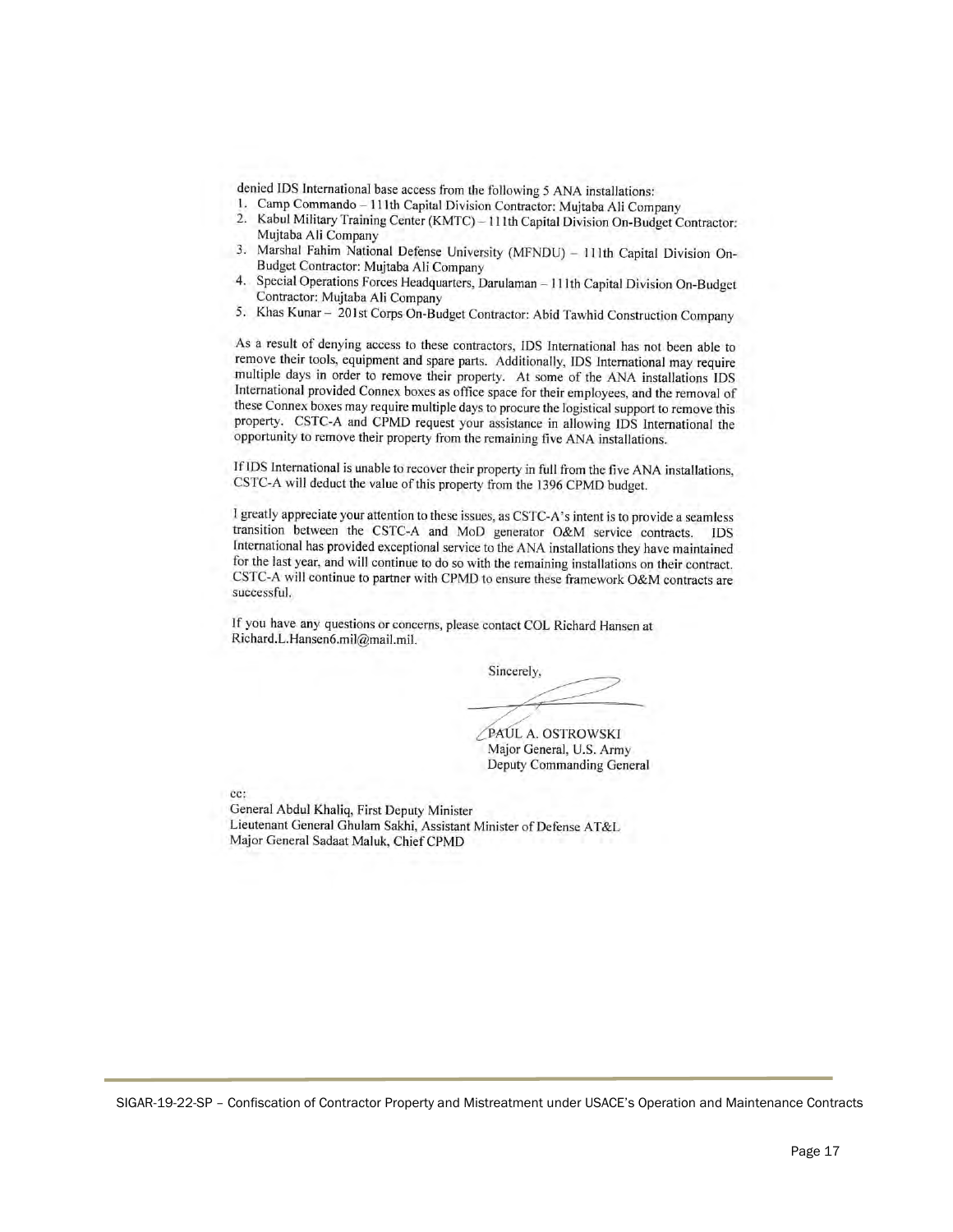# APPENDIX III – EXAMPLES OF SERIOUS INCIDENT REPORTS REPORTED BY EXELIS AND MAINTAINED BY USACE

## Table 1 - Examples of Serious Incident Reports Reported to USACE by Exelis from July 2011 to January 2014

| <b>Incident Number</b>                                  | Date                       | Province              | <b>Incident Type</b>                      | Summary                                                                                                                                                                                                                                                                                                    |
|---------------------------------------------------------|----------------------------|-----------------------|-------------------------------------------|------------------------------------------------------------------------------------------------------------------------------------------------------------------------------------------------------------------------------------------------------------------------------------------------------------|
| <b>ITT Incident Spot</b><br>Report                      | 2/18/2012                  | Spin<br><b>Boldak</b> | Arrest/detention/<br>possible assault     | The Afghan base commander arrested seven contract<br>employees for failing to repair a site generator. USACE<br>secured their release the next day.                                                                                                                                                        |
| Serious Incident<br>Report                              | 4/15/2012                  | Laghman               | Employees<br>detained                     | 0&M staff were prevented from leaving for a couple of hours<br>due to an inoperable well.                                                                                                                                                                                                                  |
| <b>ITT/Exelis Data</b><br>Collection<br>Incident Report | 4/30/2012                  | Kabul                 | Criminal activity                         | The Security Police detained an Exelis employee for two<br>hours for taking two batteries and an air conditioner.                                                                                                                                                                                          |
| 201305111100                                            | 5/11/2013                  | Paktiya               | Detainment<br>threat                      | The Afghan base commander threatened to detain O&M<br>personnel if they didn't repair a water pump that is outside<br>of O&M jurisdiction.                                                                                                                                                                 |
| 201205140830                                            | 5/14/2012                  | Kabul                 | Assault                                   | Trainee tried to punch the on-the-job contract trainer after<br>being told to wear his personal protective equipment.                                                                                                                                                                                      |
| 201206050830                                            | 6/5/2012                   | <b>Balkh</b>          | Intimidation                              | An Afghan National Police major threatened the O&M site<br>supervisor when he stated he needed to go through the<br>proper channels to complete a request. The major had to be<br>restrained by other officers.                                                                                            |
| 201206091110                                            | 6/9/2012                   | Kapisa                | Vehicle accident                          | An O&M vehicle was struck by a third-party vehicle and<br>injured all five personnel inside it. Three suffered minor<br>injuries, while two had more serious ones.                                                                                                                                         |
| 201206181600                                            | 6/18/2012                  | <b>Balkh</b>          | Employees<br>detained                     | The Afghan zone commander detained eight O&M personnel<br>due to a lack of equipment shipments.                                                                                                                                                                                                            |
| 201206191600                                            | 6/20/2012                  | Kabul                 | Intimidation                              | The Afghan base commander threated to imprison two O&M<br>employees if they didn't restart the power plant, despite<br>lacking the required U.S. government approval.                                                                                                                                      |
| <b>ITT Incident Spot</b><br>Report                      | $7/10/2012 -$<br>7/11/2012 | Kandahar              | Seizure of sub-<br>contractor<br>vehicles | The Afghan zone commander seized the contractor's<br>vehicles because he was displeased with their work, telling<br>them to repair a cable and conduit to get them back.                                                                                                                                   |
| 201210081000                                            | 10/8/2012                  | Paktika               | Detained<br>personnel                     | The Afghan base commander jailed several O&M personnel<br>for two hours for failing to fix a generator.                                                                                                                                                                                                    |
| 201211172130                                            | 11/17/2012                 | Kabul                 | Threat and<br>intimidation                | The Afghan site commander and his soldiers threatened to<br>beat O&M personnel unless they illegally restarted the Kabul<br>power plant (shut down due to falling below 10% fuel<br>capacity). They complied.                                                                                              |
| 201210301130                                            | 11/23/2012                 | Paktika               | Intimidation and<br>assault               | The Afghan garrison commander struck an O&M worker<br>twice, accusing him of thievery.                                                                                                                                                                                                                     |
| 201302211100                                            | 2/21/2013                  | Kabul                 | Criminal activity                         | The assailant knocked the Exelis employee to the ground<br>and stole her purse before being overtaken by an unknown<br>Afghan male who returned the purse to her.                                                                                                                                          |
| 201305200900                                            | 5/20/2013                  | Kabul                 | Unauthorized use<br>of fuel               | The Afghan garrison commander authorized his personnel to<br>siphon fuel for their vehicles from a generator fuel line. This<br>resulted in a fuel leak that O&M inspectors have indicated is<br>an environmental hazard as well as a major fire hazard since<br>the leak is near an electric transformer. |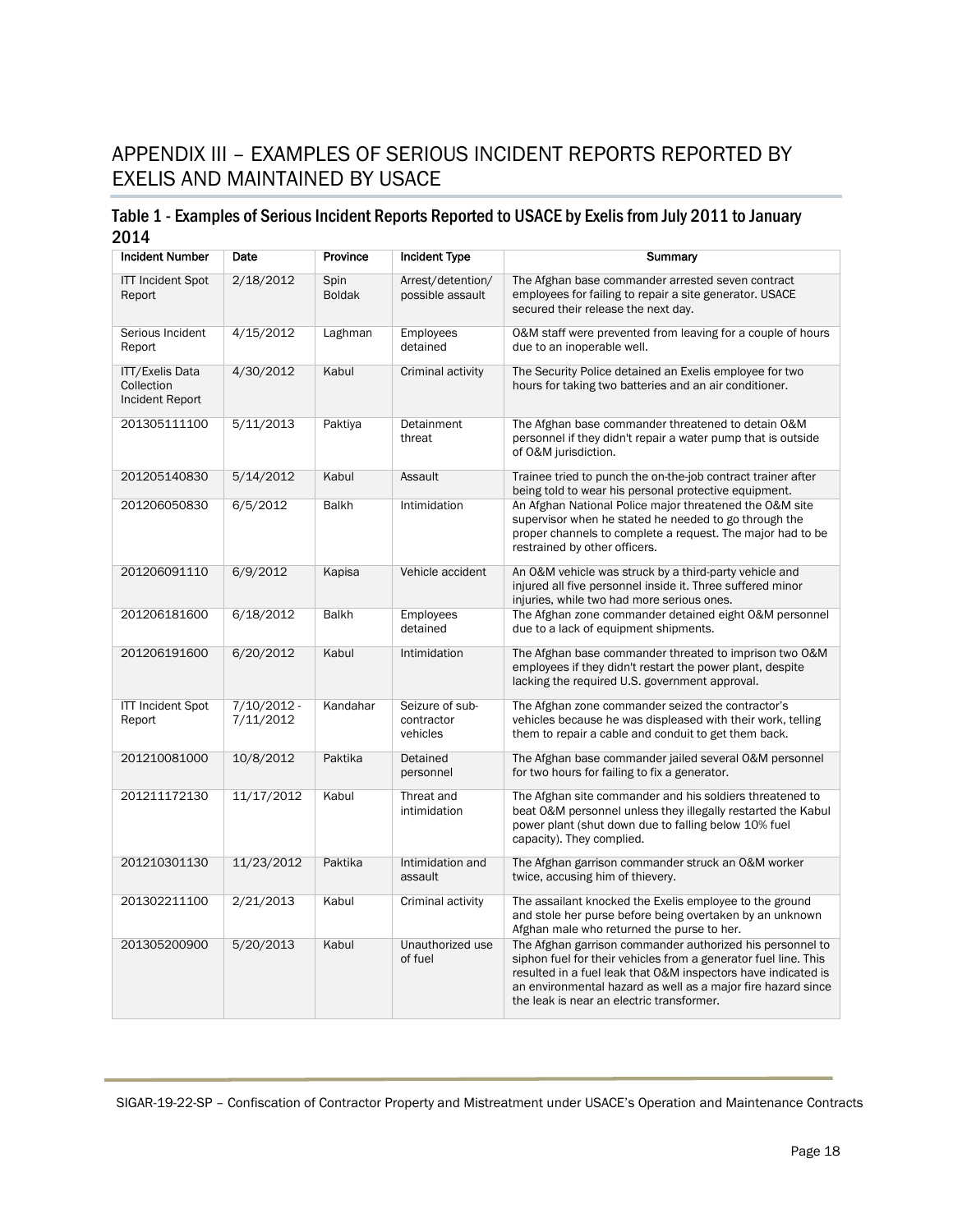| 201305211000 | 5/21/2013 | Kabul | Detention                                                          | The O&M staff were detained due to a faulty generator, with<br>the Afghan garrison commander telling them they could<br>leave once the generators worked. |
|--------------|-----------|-------|--------------------------------------------------------------------|-----------------------------------------------------------------------------------------------------------------------------------------------------------|
| 201305291600 | 5/29/2013 | Kabul | Detained<br>materials                                              | The Afghan garrison commander did not allow the O&M<br>team to reclaim their tools and excess materials.                                                  |
| 201308191000 | 8/19/2013 | Kabul | Detained<br>equipment                                              | The Afghan garrison commander refused to release<br>contractor-owned equipment and materials to Exelis.                                                   |
| 201401021030 | 1/2/2014  | Kabul | Unauthorized<br>removal of<br>government<br>furnished<br>equipment | The Afghan garrison commander relocated the generator to<br>another facility, and it is missing from current site.                                        |

Source: USACE serious incident report data